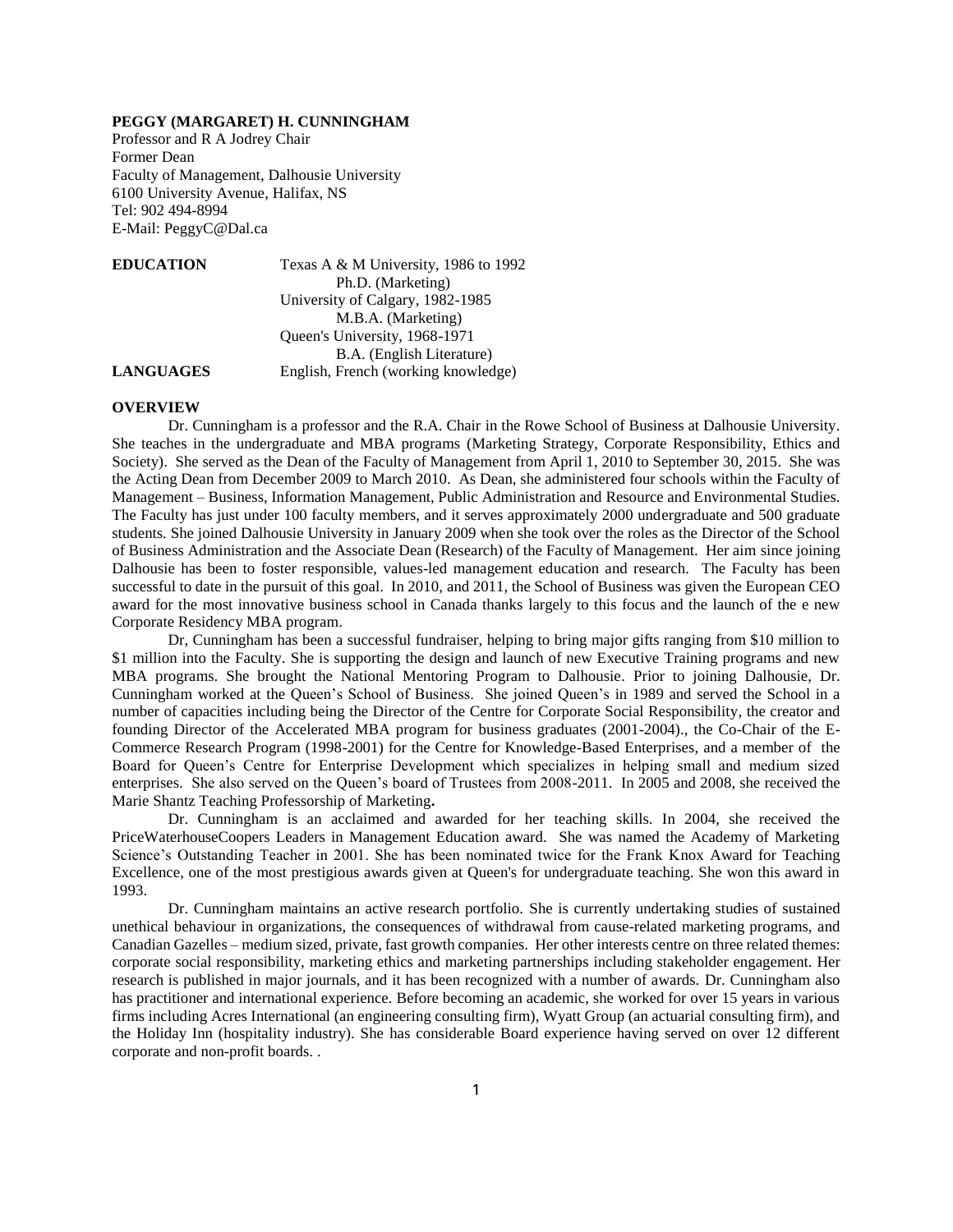# **OCCUPATIONAL HISTORY**

| <b>Oct 2015 – Present</b>  | Professor, Faculty of Management, R A Jodrey Chair, Dalhousie University                                                                                                                                                                                                                                                      |
|----------------------------|-------------------------------------------------------------------------------------------------------------------------------------------------------------------------------------------------------------------------------------------------------------------------------------------------------------------------------|
| April 2010 – Oct 2015      | Dean, Faculty of Management, R A Jodrey Chair, Dalhousie University                                                                                                                                                                                                                                                           |
| Dec 2009 - Mar 2010        | Acting Dean, Faculty of Management, R A Jodrey Chair, Dalhousie University                                                                                                                                                                                                                                                    |
| <b>Jan 2009 – Nov 2009</b> |                                                                                                                                                                                                                                                                                                                               |
|                            | Director School of Business Administration, Associate Dean (Research) Faculty of<br>Management, R A Jodrey Chair, Dalhousie University                                                                                                                                                                                        |
| $2007 - 2009$              | Professor, Queen's University, Kingston, Ontario<br>Director, Centre for Corporate Social Responsibility, School of Business                                                                                                                                                                                                  |
| 1997 - 2007                | <b>Associate Professor, Queen's University, Kingston, Ontario</b>                                                                                                                                                                                                                                                             |
| 2001-2004                  | Director, Queen's Accelerated MBA                                                                                                                                                                                                                                                                                             |
| 1991 - 1997                | <b>Assistant Professor, Queen's University, Kingston, Ontario</b>                                                                                                                                                                                                                                                             |
| 1989 - 1991                | Adjunct Professor, Queen's University, Kingston, Ontario.                                                                                                                                                                                                                                                                     |
| 1987 - 1989                | Research Assistant, Texas A&M University, College Station, Texas.                                                                                                                                                                                                                                                             |
| 1986 - 1988                | Affiliate Faculty, University of Central Texas, Killeen, Texas.                                                                                                                                                                                                                                                               |
| 1987 - 1988                | <b>Instructor, Mary Hardin-Baylor University, Belton, Texas.</b>                                                                                                                                                                                                                                                              |
| 1986                       | Lecturer, Central Texas College, Killeen Texas.                                                                                                                                                                                                                                                                               |
| 1972 - 1985                | Various Management and Administrative Positions in both the public and private sectors:<br>Acres International (an engineering consulting firm), Wyatt Group (an actuarial consulting firm),<br>CANEX (Military Retail operations/accounting), Department of National Defence, and the Holiday<br>Inn (hospitality industry). |

# **VISITING POSITIONS**

| 2001 | Visiting Professor, International Marketing, IESEG, Southern Catholic University, Lille, |
|------|------------------------------------------------------------------------------------------|
|      | <b>France</b>                                                                            |
| 1998 | Visiting Professor, International Marketing, International Study Centre, Herstmonceux    |
|      | Castle. UK                                                                               |
| 1995 | Visiting Professor, Marketing Strategy, CIDA sponsored professor for the APEC Program on |
|      | International Marketing, Shanghai, China                                                 |
| 1993 | Visiting Professor, International Marketing, University of Kaiserslautern, Germany       |

# **HONOURS AND AWARDS**

# **Multi-faceted Awards**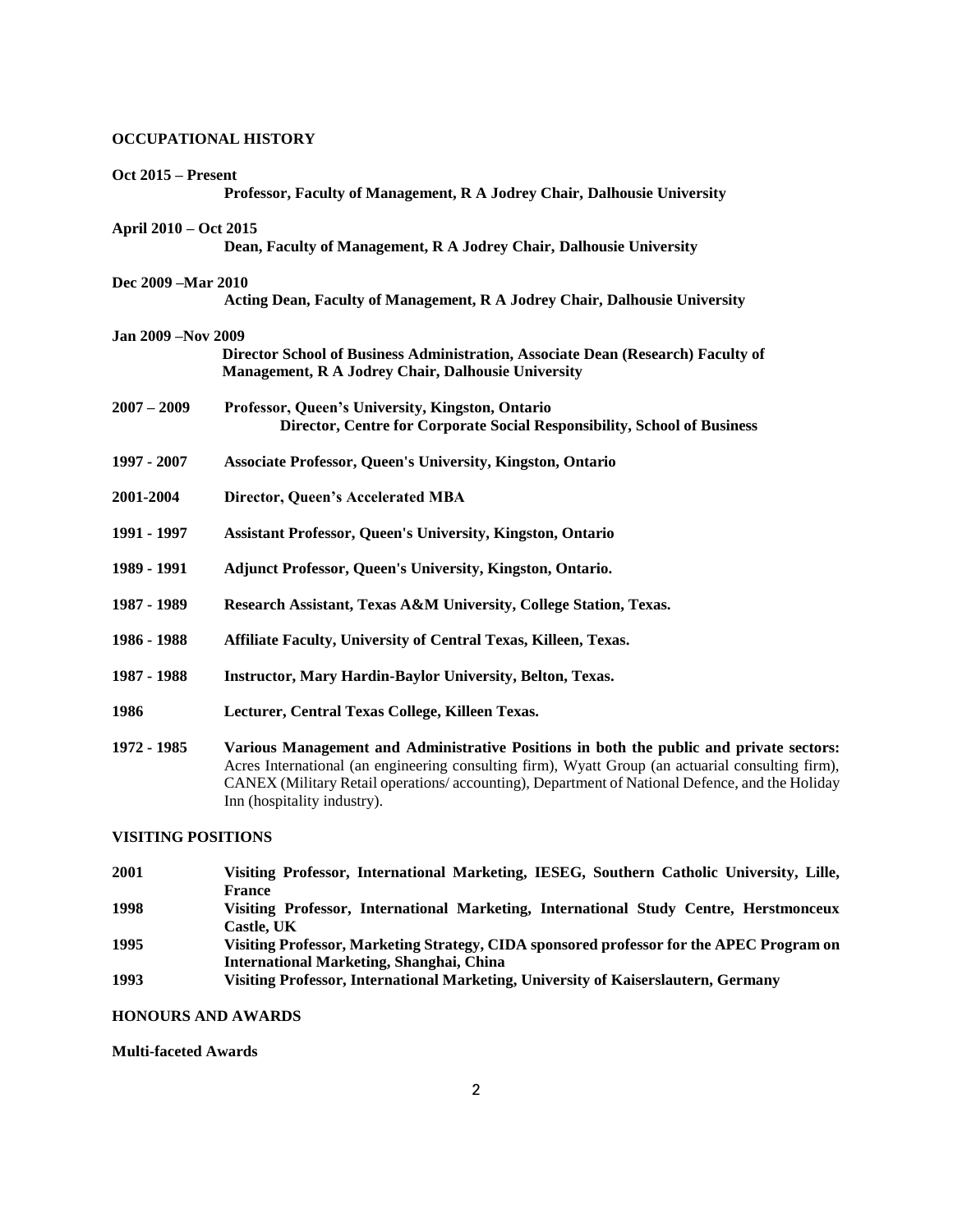Nominated – Top 100 Female Leaders, 2011 and 2012.

#### **Recipient - Progress Women of Excellence Award (Education), November 2011.**

Award for achievement in sectors designated as having a major impact on the community.

Nominee, Pollay Prize for Intellectual Excellence in the Study of Marketing in the Public Interest, January 2010, 2011

The prize for this annual competition is named for Professor Rick Pollay in recognition of his many and varied contributions as a scholar, teacher, and advocate in the area of Marketing, Advertising and the Public Interest. It recognizes career accomplishments. Criteria for selection include intellectual excellence as demonstrated by published work, contribution to the field, and a passion for mentoring and communication.

#### *Runner-Up and Co-Finalist***, Kingston Women in Business Annual Award***, October 2004.*

#### **Teaching Awards**

Nominee – Dalhousie MBA Professor of the Year, 2009

## **Recipient – Marie Shantz Teaching Professorship of Marketing**

Granted for three years (July 2005 to June 2008; renewed for three years 2008) in recognition of a sustained record of outstanding teaching, evidence of innovative teaching and curriculum development activities including the incorporation of leading edge research where appropriate, high quality publication of pedagogic material, and recognition by other sources such as other faculty, alumni or other associations/institutions that award teaching prizes. The professorship is named for Marie Schantz, who in 1927 was the first woman to graduate from Queen's Commerce.

Nominated for the 3M Teaching Fellowship (in conjunction with the Society for Teaching and Learning in Higher Education), March 2005 and March 2006. 2006: Short Listed among finalists.

The award recognizes excellence in teaching over a number of years, principally (but not exclusively) at the undergraduate level, and commitment to the improvement of university teaching with particular emphasis to contributions beyond the nominee's discipline or profession.

## **Recipient PriceWaterhouseCoopers Leaders in Management Education Award, 2004. Winner Ontario Region**

This award is given annually to three professors at Canadian university schools of management who have demonstrated outstanding performance as classroom teachers and leaders in their profession and who, through their other professional activities, have helped to improve the practice of management in Canadian organizations. I was selected primarily based on my history in ethics education and for the founding of the Accelerated MBA program. Second female winner in the history of the award.

Nominated for the Commerce Society's Teaching Excellence Award, 1990, 1992, 1995, 1996, 1997, 2000, 2001, 2002, 2003, 2004, 2005.

Nominated for the Commerce 1989 Award, 1994, 2000, 2001, 2004.

Presented to the professor who had made the greatest contribution to the graduating class over their four years in the Commerce Program)

### **Recipient, The Academy of Marketing Science, Teaching Excellence Award, May 2001.**

#### **Recipient, The Commerce 1989 Award -- April 2000.**

Given by students to recognize the faculty member from the School of Business who has contributed the most to their programme during their 4 years as students.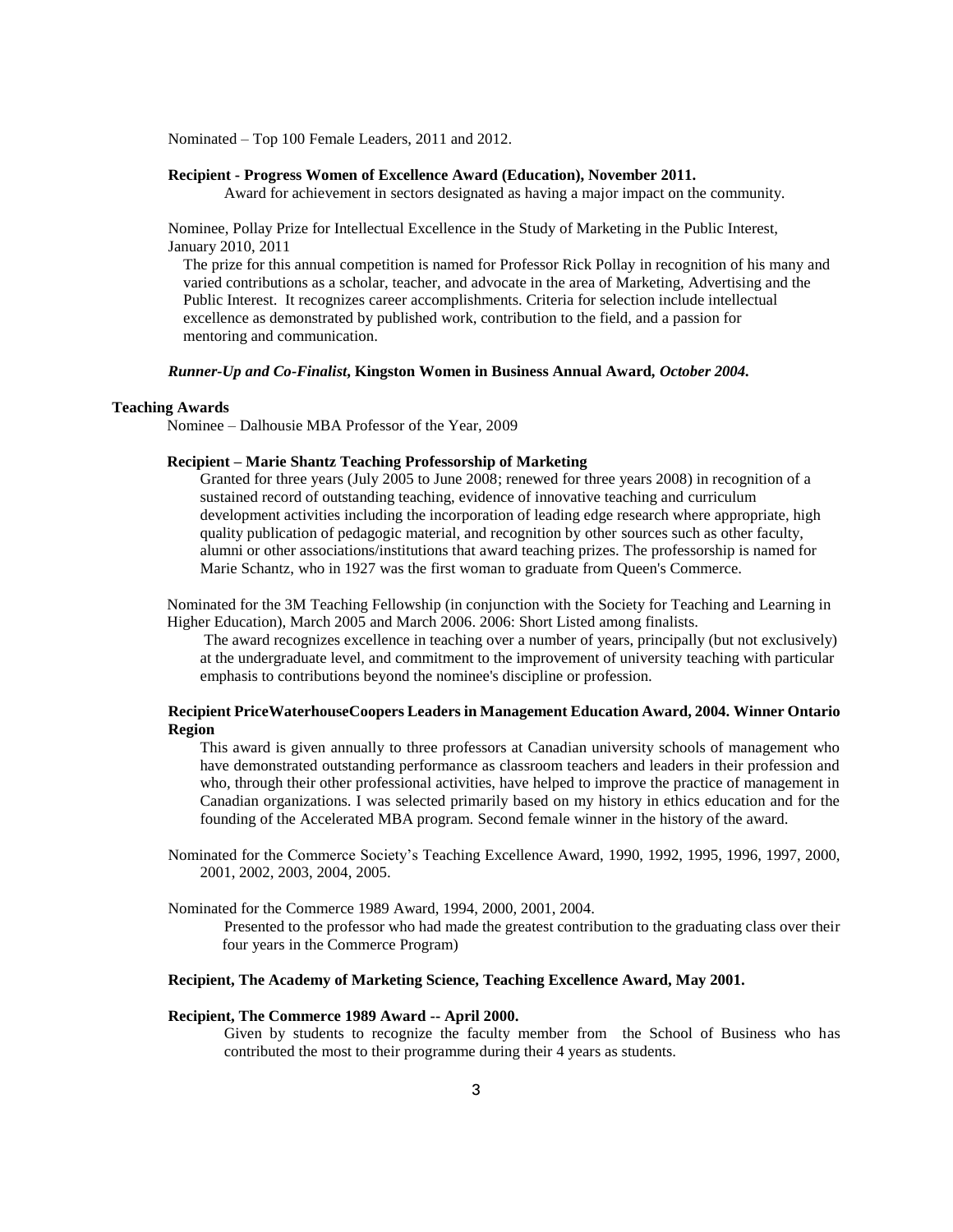#### **Recipient, The Commerce 2000 Teaching Excellence Award - March 2000**

Nominee, Canadian Women's Mentor Awards, "Best Supporting Role - Business and Professional Category," February 2000, sponsor, Trimark Investments.

Nominee, Queen's Faculty Association Teaching Award, February 2000

Nominee, Academy of Marketing Science Outstanding Teachers' Award, Fall 1999

Nominee, The Frank Knox Award for Excellence in Teaching, 1998-1999 Highest student sponsored, campus-wide honour given to instructors

## **Recipient, The Frank Knox Award for Excellence in Teaching -- April 1993 Highest student sponsored, campus-wide honour given to instructors.**

**Recipient, The Commerce 1989 Award -- April 1993 Given by students to recognize the faculty member from the School of Business who has contributed the most to their programme during their 4 years as students.**

## **Teaching and Case Development Awards – Queen's**

Faculty Development Fund (2008): \$10,000 Faculty Development Fund (2006): \$ 3,364.00 Faculty Development Fund (2004): \$12,250.00 Faculty Development Fund (2003): \$13,487.00 Faculty Development Fund (2002): \$ 9,900.00 Faculty Development Fund (2001): \$10,000.00 Faculty Development Fund (2000): \$ 7898.00

#### **Research Recognition and Impact Awards - International**

"CarbonCure Technologies Inc. – Saving the World One Brick at a Time", Winner, "Sustainable Production Systems Category, 2017 EFMD Case Writing Competition. There were 700 cases submitted. Announced in May 2018, this case was among those winning one of the 18 categories.

"The Meaning and Impact of Respect in Business-to-Business Marketing Relationships," **2008 Relationship Marketing SIG and Center for Business and Industrial Marketing, Doctoral Dissertation Proposal Competition Winner**, Maureen Bourassa, Queen's School of Business, Ontario; Dr. Peggy H. Cunningham – Advisor

"Entangled in the Societal Labyrinth: Marketers' Management of Paradox and Authentic Norms," with Maureen Bourassa and Jay Handelman, Conference on Historical Analysis and Research in Marketing (CHARM), May 2007, John Hartman Centre, Duke University**.** *NOMINATED FOR THE STANLEY C. HOLLANDER BEST PAPER AWARD.*

"Social Alliances: Company/ Nonprofit Collaboration" (with Ida Berger and Meme Drumwright). *NOMINATED FOR THE 2006 ACCENTURE AWARD*. This award is given annually to the article published in the previous volume of CMR that has made "the most important contribution to improving the practice of management."

"The Integrative Benefits Of Social Alliances: Balancing, Building, And Bridging," Marketing and Public Policy Conference, Washington, May 2005, with Ida E. Berger and Minnette Drumwright. *WINNER:*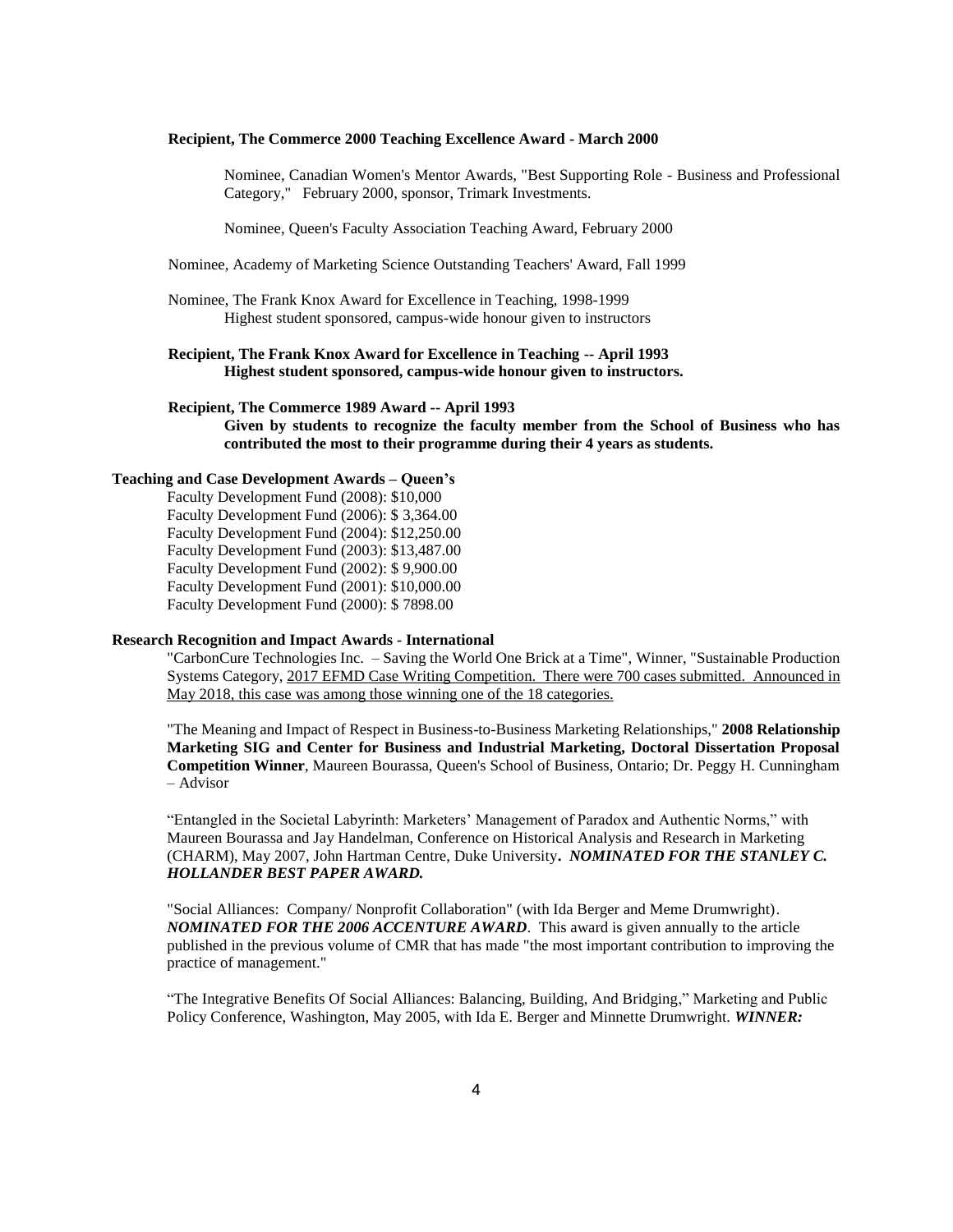## *BEST PAPER AWARD*

"Behind the Veil: Insights and Influencers On Kotler's Contributions to Marketing Thought," with Maureen Bourassa, 2005 Conference on Historical Analysis and Research in Marketing, Long Beach, California, April 2005. *RUNNER UP: STANLEY C. HOLLANDER BEST PAPER AWARD.*

*Elected* **Vice President for Membership, International 2002 – 2004**, Academy of Marketing Science Officer and Board of Governors.

*WINNER - BEST STUDENT PAPER AWARD* for the co-authored paper "Privacy Orientation: A competing values explanation of why organizations vary in their treatment of customer information," with Kate Greenaway and Yolande Chan, Proceedings of the Public Policy and Marketing Conference, Atlanta, May 2002.

Nominated Vice President for Membership - International (2002 - 2004) Academy of Marketing Science

*WINNER - BEST STUDENT PAPER AWARD*, co-authored paper with Ph.D. student Lyle Wetsch, "Measuring Determinants of Trust and Their Effect on Buying Intention for Online Purchase Decisions," Marketing and Public Policy Conference, Washington, June 2000.

*ANBAR CITATION OF EXCELLENCE* for "Strategic Alliances: A Synthesis of Conceptual Foundations," (1995) Journal of the Academy of Marketing Science, with P. Rajan Varadarajan, 23(4), 282-296. One of two papers cited as the basis of Rajan Varadarajan's receipt of the **2008** *PAUL D. CONVERSE AWARD*. The award acknowledges enduring contributions to marketing through one or more journal articles, books, or a body of work. No contribution is considered until five years after it is made available to marketing academics and/or practitioners, through publication or other means. A jury of scholars from university, business or government makes the selection of award recipients, first by nominating the work for consideration, and then rating the contributions.

#### **Research Funding Awards**

**SSHRC REGULAR GRANT \$53,500** over three years to study "An Open Network Approach to Stakeholder Engagement: the Impact of Power, Respect and Emotion, May 2009 (extended to May 2015).

**SSHRC Research Development Initiative**, "Implementing Environmental Responsibility in Organizations," with Jane Webster, \$33,248 (which includes \$5,000 RTS), March 2008.

**SSHRC, Strategic Knowledge Cluster grant**, "The Research Network for Business Sustainability," Co-Applicant with 10 other Universities, \$2.4 million, March 2008.

School of Business General Research Fund Award, \$7000, with Maureen Bourassa, to support research on stakeholder engagement, November 2007.

Centre for Knowledge Based Enterprises, \$60,000 to support E-Commerce Research Program, June 2000 (with Brent Gallupe). Note: We were the administrators of this grant. Its purpose was to encourage research in e-commerce by School of Business members who submitted proposals to fund e-commerce related research.

School of Business General Research Fund Award, \$12,000 to support E-Commerce conference and start-up of three E-Commerce projects by members of the E-Commerce Research Program, June 2000 (with Brent Gallupe)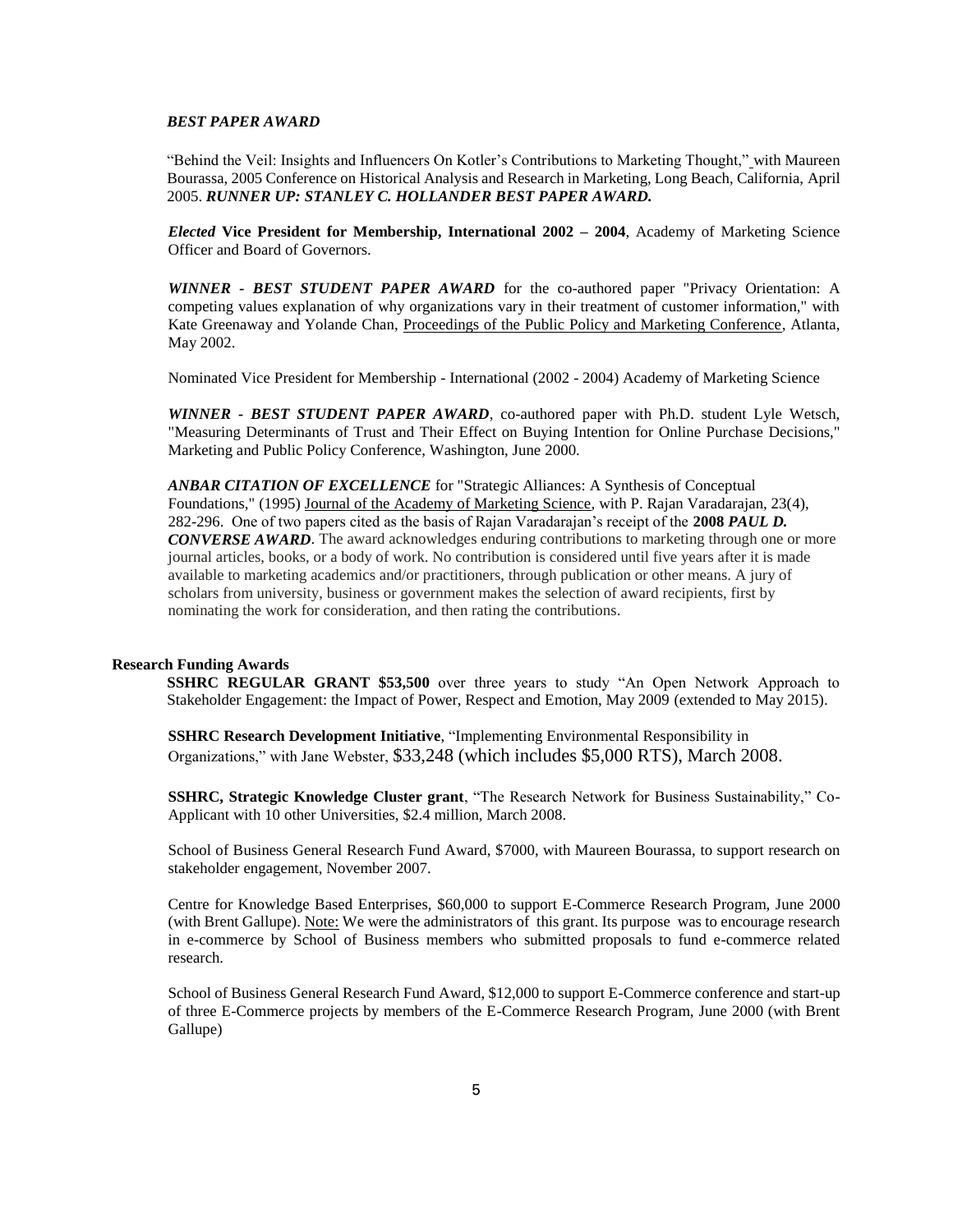Dean's Development Fund, \$15,000 to support case research, April 2000.

- Dean's Development Fund, \$6,500 to support case research, April 1999.
- School of Business Development Faculty Development Fund, \$10,060, August 1997, Market Entry Simulation Development, with Lorna Wright.
- Social Sciences and Humanities Council of Canada Research Grant: Social Alliances Project, \$33,000 May 1997 to April 2002.

School of Business Research Program, \$4,000 to support 8th Marketing History Conference. 1997

Trillium Foundation, \$4,500, to support research study "Understanding Charitable Giving." 1997

Nominee, VP International Division, Academic Council, American Marketing Association -- 1996

Recipient, D.I. McLeod Term Research Assistantship Awards, 1990-1996 Funding for a research assistant each term to support research efforts.

Recipient, Office of International Studies - Texas A&M University Research expenses with Wm. Pride and S. Taylor for event marketing study (U.S. \$4,000)

Recipient, School of Business Research Program 1993 - 1996 Teaching Release

**SSHRC Research Grant** - April 1993: Modeling Ethical Decision-Making Behaviour In Marketing Organizations Grant funded research expenses associated with extension of dissertation research on ethical behaviour in marketing organizations \$29,000 (over 3 years)

Advisory Research Council - Queen's University International Travel Grant (\$2000)

Recipient, Passed comprehensive examinations with distinction - February, 1989. Only marketing doctoral candidate to receive this award at Texas A&M in the 1980's.

American Marketing Association Doctoral Consortium Representative, Harvard University, August 1989.

Research grant of \$20,000 from a large multinational firm to complete dissertation research.

### **PUBLICATIONS**

### **ARTICLES IN REFEREED JOURNALS AND BOOKS**

"Drivers of Performance of Privately Owned, Rapid-Growth Firms: A Reconceptualization Of The Trust-Commitment Model of Relationship Marketing," in Review of Marketing, Rajan Varadarajan Editor, Volume 15, (2018). pp. 287-323.

Sergio Carvalho, Bruno Silvestre and Peggy Cunningham, "Hitting the nail on the head! Insight into consumer assessment of sustainability-related innovations," Journal of Long Range Planning, 50(6), (2017), 741-755.

Maureen Bourassa, Peggy Cunningham, Jay Handelman and Lawrence Ashworth, "Respect in Buyer/Seller Relationships," Canadian Journal of Administrative Sciences, 10 (December), 2016, pp. 198-213.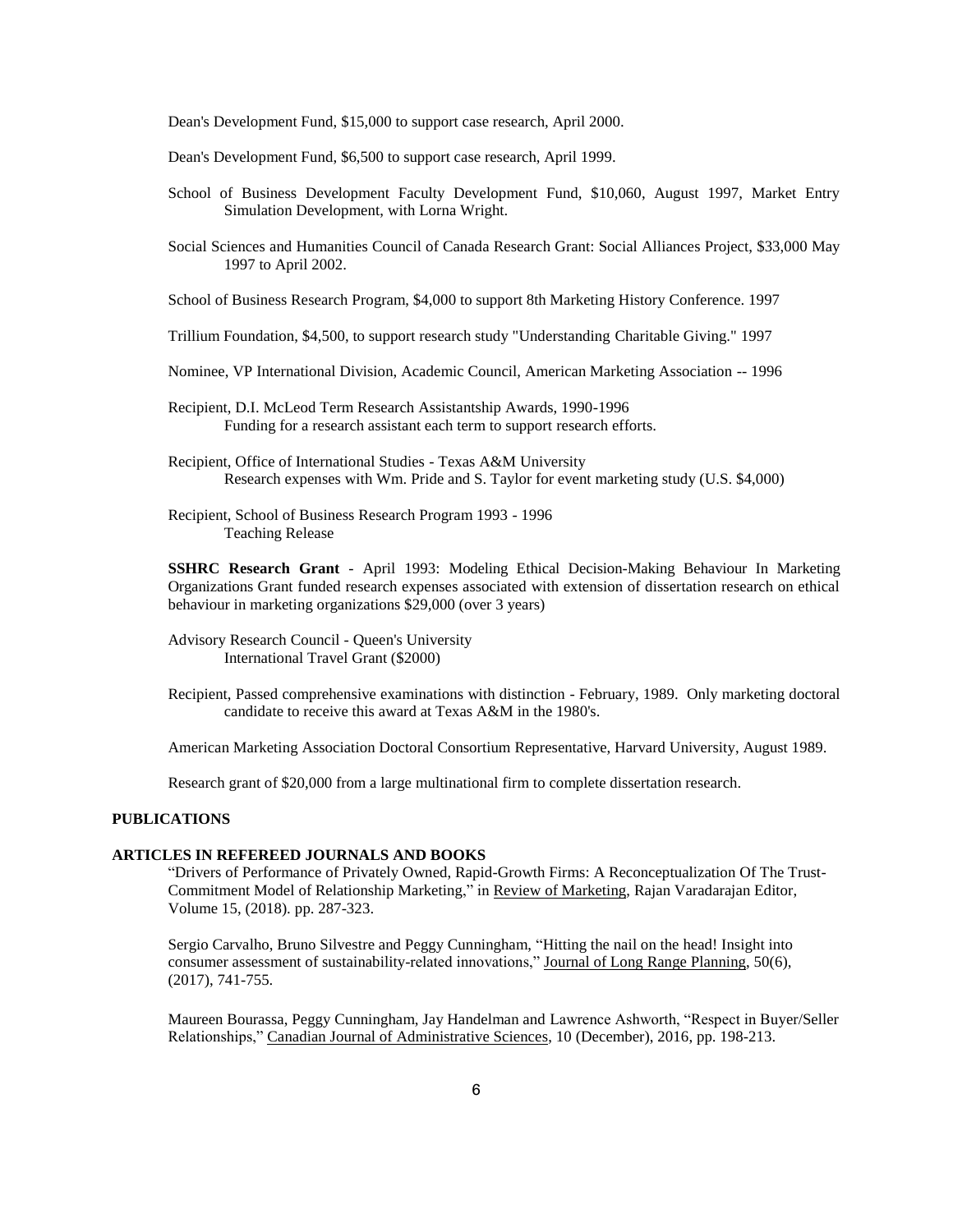Maureen Bourassa, Peggy Cunningham, and Jay Handelman, "Marketing Strategy as a Response to Paradox and Authentic Norms," Journal of Historical Research in Marketing, Vol 5(1), 2013, 47-70.

Lindsay McShane and Peggy Cunningham, "To Thine Own Self Be True? Employees' Judgments of the Authenticity of their Organization's Corporate Social Responsibility Program", Journal of Business Ethics, Vol 108 (1), 2012, 81-100.

Peggy H. Cunningham, "State-Owned Enterprises: Pursuing Responsibility in Corporate Social Responsibility," Management Communication Quarterly*,* November 2011 25: 718-724.

Brian Jones, Peggy Cunningham, Paula McLean, Stanley Shapiro, "The Intellectual Odyssey of David D. Monieson (1927-2008): a Quest for Useable Knowledge," Journal of Historical Research in Marketing, 2010.

Tim Jones, Peggy Cunningham, Katherine Gallagher, "Violence in Advertising: A Multi-Layered Content Analysis," Journal of Advertising, 2010.

Jay Handelman, Maureen Bourassa and Peggy Cunningham, "Stakeholder Marketing and the Organizational Field: The Role of Institutional Capital and Ideological Framing," Journal of Public Policy & Marketing, Special Issue "Stakeholder Marketing," 2010, Vol 29 (1), 27-37.

Terrence Beckman, Allison Colwell and Peggy Cunningham (2009), "The Emergence Of Corporate Social Responsibility In Chile: The Importance Of Authenticity And Social Networks," Journal of Business Ethics, Vol 86, (2), 191-204.

Jones, Tim and Peggy Cunningham (2008), "Violent Advertising on Canadian Primetime Television: A Frequency Analysis and Potential Impact," Canadian Journal of Media Studies, Vol 4 (1), 40-70.

Berger, Ida E., Peggy H. Cunningham and Minette E. Drumwright (2007), "Mainstreaming Corporate Social Responsibility: Developing Markets For Virtue," California Management Review, 49 (4), Summer, 132-160. *This is also a 'featured' article on the Harvard Business School's web site under the corporate social responsibility link.*

Bourassa, Maureen, Peggy H. Cunningham, and Jay Handelman (2007), "How Philip Kotler Has Helped to Shape the Field of Marketing," European Business Review, Special Issue: Pioneers in Business Education, Vol. 19 (2), pp. 174-192.

Berger, Ida E., Peggy H. Cunningham and Minette E. Drumwright (2006), "Identity, Identification and Relationship through Social Alliances," Journal of the Academy of Marketing Science, Volume 34 (No. 2), Spring), pp. 128-137.

Anthony Buono, Brian Burton, Peggy H. Cunningham, Linda Ferrell, and John Fraedrich (2005) "Successful Programs for Teaching Business Ethics," Journal of Business Ethics Education, Volume 2, (1), Fall, 2005.

Berger, Ida E., Peggy H. Cunningham and Minette E. Drumwright (2004), "Social Alliances: Company/Non-Profit Collaboration," California Management Review, Vol. 47, No. 1 (Fall), pp. 58 to 90. **(Nominated for the Accenture Award, January 2006).** *This is also a 'featured' article on the Harvard Business School's web site under the corporate social responsibility link.*

Peggy H. Cunningham (2003), "The Textbooks of Philip Kotler: Their Role in Defining Marketing Thought and Practice" 2003, Journal of the Academy of Marketing Science, Spring (31), pp. 201-207.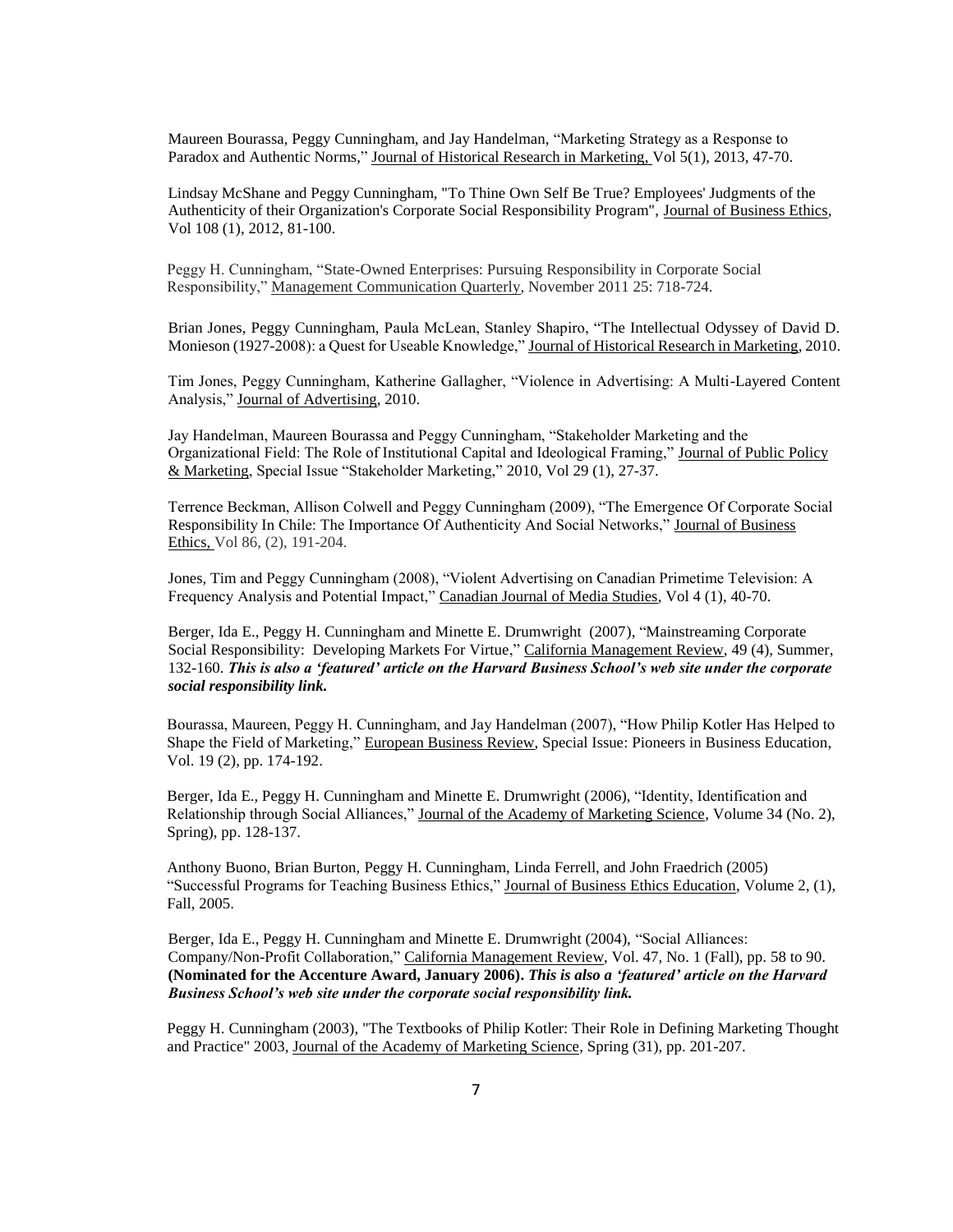Berger, Ida E., Peggy H. Cunningham and Minette E. Drumwright (1999), "Social Alliances: Company/Nonprofit Collaboration,"Social Marketing Quarterly, Vol. V (3), September 1999, 49-53.

Berger, Ida E., Peggy H. Cunningham and R. Kozinets "Consumer Persuasion Through Cause-Related Advertising," Advances in Consumer Research, Vol. 26, October 1998, pp. 1-7

Peggy H. Cunningham (1997) **"**Sleeping With the Devil? An Exploration of the Ethical Concerns Associated with Cause-Related Marketing," in Marketing the Non-Profit: The Challenges of Fundraising in a Consumer Culture, *New Directions for Philanthropic Fundraising*, Margaret Maxwell Ed., Vol. 18, Article #4, (July 1997), San Francisco: Jossey-Bass Inc.

Cunningham, Peggy H., and D.G. Brian Jones (1997), "Origins of Collegiate Education in International Marketing," Journal of International Marketing, Vol. 5 (2), pp. 87-102.

Cunningham, Peggy H. (1996), "Dammed if You Do, Damned If you Don't: Understanding Ethical Pitfalls in Cause-Related Marketing," Essays on Philanthropy, Center on Philanthropy, Indiana University (Indianapolis), Vol 22, (Monograph).

Varadarajan, Rajan and Margaret H. Cunningham (1995), ["Strategic Alliances: A Synthesis of Conceptual](http://wehner.tamu.edu/mktg/faculty/varadarajan/publications/Strategic%20alliances%20JAMS%201995.pdf)  [Foundations,](http://wehner.tamu.edu/mktg/faculty/varadarajan/publications/Strategic%20alliances%20JAMS%201995.pdf)" *Journal of the Academy of Marketing Science*, Volume 23, Number 4, Fall, 282-296. (Invited Paper for Special Issue on Relationship Marketing) [Reprinted in, "Handbook of Relationship Marketing," J. Sheth and A. Parvatiyar (Eds.), Sage Publications, 1999, 271-302].

*Received ANBAR Citation Award as most cited strategic alliance article (1999).* Emerald Management Reviews (previously Anbar), the leading international management information publisher, annual bestows this award after a thorough and rigorous assessment of the content of the top 400 management journals in the world throughout the relevant year.

*One of two articles selected as the basis for Paul D. Converse Award bestowed on Dr. Varadarajan (2008).* The Paul D. Converse award, established in 1946 by the American Marketing association, is one of the most prestigious awards given to academic marketers. It is granted to individuals who have made outstanding contributions to marketing scholarship. The award acknowledges enduring contributions to marketing through one or more journal articles, books, or a body of work. No contribution is considered until five years after it is made available to marketing academics and/or practitioners, through publication or other means.

Cunningham, Peggy H., and Shirley Taylor (1995), "Event Marketing: State of the Industry and Research Agenda," Festival Management & Event Tourism Journal, 2 (4), , p. 1-15.

Baylin, Greg, Peggy H. Cunningham and Pamela Cushing (1995), "Cause-Related Marketing: Ethical Practice or Exploitive Procedure?" The Philanthropist, Vol 12 (2), with, p. 15-33.

Burnett, John J., Robert D. Amason (deceased) and Peggy H. Cunningham (1989), "What Makes Marketing Academicians Successful? An Assessment of Teaching, Publishing, Service and Personality," Journal of Marketing Education, Vol. 11, No. 3 (Fall), p. 4-11.

## **BOOK REVIEWS - IN REFEREED JOURNALS**

"Ethics and Manipulation in Advertising: Answering a Flawed Indictment," by Michael J. Philips, Journal of the Academy of Marketing Science, Winter 1999, 106-108.

*"*Business Ethics: Japan and the Global Economy*,"* edited by Thomas W. Dunfee, and Yukimasa Nagayasu**,** Journal of the Academy of Marketing Science, Fall 1997, 365-368.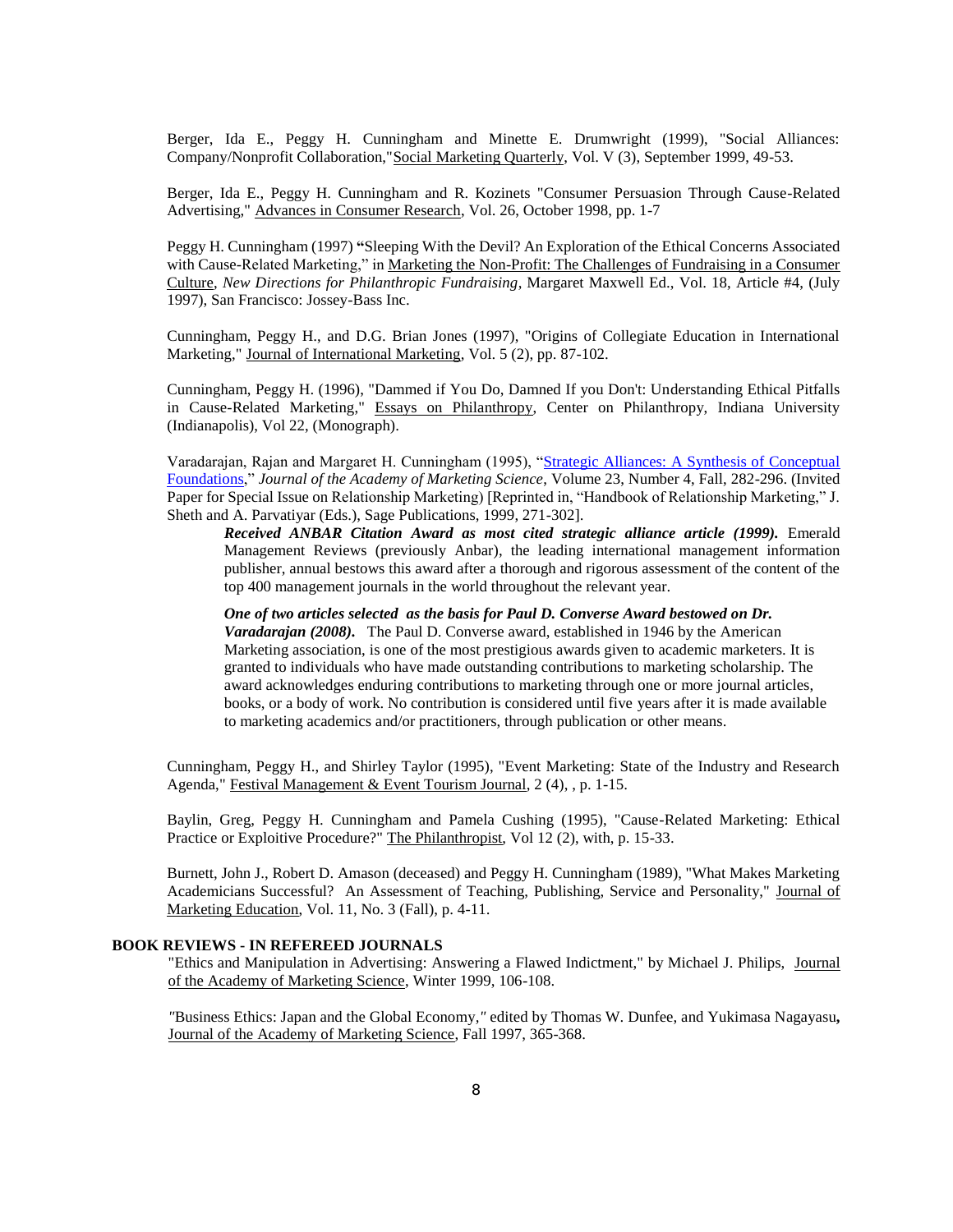"New and Needed Focus on Ethics in Marketing", Book Review of *Ethics in Marketing*, by N.Craig Smith and John A. Quelch, Irwin, The Ethics Corporate Monitor, Vol. 5 (6) (Nov-Dec), 1993, 95-96.

#### **BOOKS**

Legends in Strategic Marketing – Rajan Varadarajan, Vol. 4, Editor: Peggy Cunningham. Los Angeles, CA: Sage, 2018.

Marketing Management,  $14<sup>th</sup>$ ,  $13<sup>th</sup>$ ,  $12<sup>th</sup>$ ,  $11<sup>th</sup>$  Edition and  $10<sup>th</sup>$  Edition, with P. Kotler (10th edition also with Ron Turner; 12th edition also with Kevin Keller)**,** Scarborough, Ontario: Prentice-Hall Canada Inc., 2011, 2009, 2006, 2003, 2000.

Marketing: An Introduction, 1<sup>st</sup> and 2nd Canadian Edition, with P. Kotler, G. Armstong, and P. Mitchell, Scarborough, Ontario: Prentice-Hall Canada Inc., 2003, 2006.

Principles of Marketing, 3rd (1996), 4th (1998), and 5th (2001), 6<sup>th</sup> (2004), 7<sup>th</sup> (2007), 8<sup>th</sup> (2009), 2011, 2013 Canadian Edition, with P. Kotler, & G. Armstrong. Scarborough, Ontario: Prentice-Hall Canada Inc.

A Framework for Marketing Management, 1<sup>st</sup> Canadian Edition, (2008), with P. Kotler and K.L. Keller, Toronto: Pearson Education Canada.

Marketing and Sales Management, with Joan Ellis, Ottawa: Credit Union Institute of Canada, November 2000.

Le Marketing, 2nd edition (1998), with P. Kotler, V. DiMaulo, G. Armstrong & R. Warren, Montreal, Gaeten Morin Editeur.

Marketing History: the Total Package, Proceedings of the 9<sup>th</sup> Conference on Historical Research in Marketing and Marketing Thought, co-Editor with D. Bussiere, University of Michigan Press, 1999.

Marketing History Knows No Boundaries (Proceedings of the 8th Conference on Historical Research in Marketing and Marketing Thought), Co-Editor with D.G. Brian Jones, University of Michigan Press, 1997.

### **REFEREED BOOK CHAPTERS AND ARTICLES**

"Dr. Rajan Varadarajan -- A True Scholar," Introduction to Volume 4 Legends in Strategic Marketing, Vol 4, May 2018, pp. xxi – xxvii.

The Effect of Cultural Differences On The Development Of Trust And Commitment In International Agency Relationships: Some Propositions, (with Constanza Bianchi and Shirley Taylor), [Developments](https://link.springer.com/bookseries/13409)  [in Marketing Science: Proceedings of the Academy of Marketing Science](https://link.springer.com/bookseries/13409) book series (2014)

Violence in Advertising: A Multi-Layered Content Analysis," in Advertising and Violence: Concepts and Perspectives, Nora J. Rifon, Marla B. Royne and Les Carlson Eds.., (2014), 255-290

Chapter 16, Marketing Ethics, in Business Ethics: Concepts, Cases and Canadian Perspectives, Peter Kissick Editor, Toronto: Emond Montgomery Publications (2012).

"Engaging with the Enemy: Understanding Adversarial Stakeholder Engagements," in A Stakeholder Approach to Corporate Social Responsibility, Editors: Adam Lindgreen and Philip Kotler, Farnham, Surrey UK: Gower Publishing Limited (2012).

"The Integrative Benefits of Social Alliances: Balancing, Building and Bridging," Global Challenges in Responsible Business, Eds N. Craig Smith, C.G. Bhattacharya, David Vogel, and David Levine, London: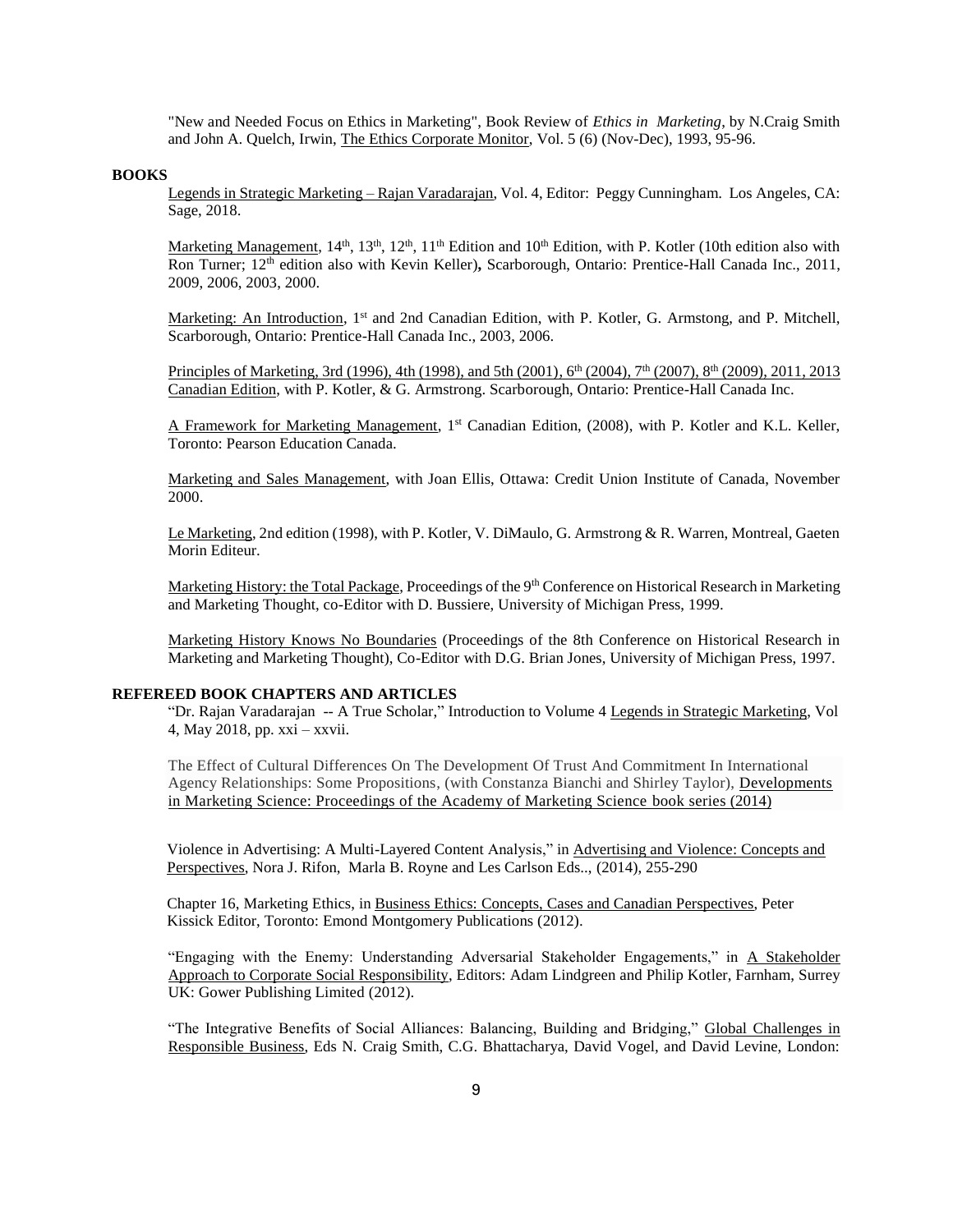Cambridge University Press, 2010.

2005 Syllabus for Marketing Ethics Course, Teaching Business Ethics Resource Manual, Editors: Linda and OC Ferrell, AACSB

Focus on CRM -- Peggy Cunningham: The Human Element," in *B2B Canada*, 2000, Toronto: MacMillan, Matthew Friedman and Marlene Blanshay, pp. 131-134.

"Model: Strategic Alliances" from "Strategic Alliances: A Synthesis of Conceptual Foundations," in *Contemporary Marketing*, 10th edition, Gene Boone and David Kurtz, 2000, Wheaton, IL: Dryden Press.

Five Essays: Canadian Advertising History (Air Canada, Canada Tourism, Fruit of the Loom, Labatt, Molson), Encyclopedia of Advertising, (2001).

"Strategic Alliances: A Synthesis of Conceptual Foundations," with P. Rajan Varadarajan, in Handbook of Relationship Marketing, Jag Sheth and Atul Parvatiyar editors, Sage Publications,1999, 271-302.

"Advertising Ethics: Oxymoron or Good Business Practice?" in The Advertising Business: Operations, Creativity, Media Planning, Integrated Communications, John Philip Jones, Editor, Thousand Oaks: CA, Sage Publications, 1999, pp. 499-514.

"Cause-Related Marketing: A Restructuring Alternative? " (1998) The Ethics of the New Economy, Leo Groarke Ed.,with Pamela Cushing, pp. 95-109.

"Event Marketing: Speaking With 'One Voice': Integrating Sponsorship with the Marketing Mix," with S. Taylor, in Advertising: An Encyclopaedia, J.P. Jones, Editor, 1998.

"Syllabus - Marketing Planning and Strategy," in Marketing I: Marketing Strategy, Management and Research, R. Schwindt Ed., Chapell Hill, NC: Eno River Press, September 1995, p. 52-57.

"Internationale Strategische Allianzen: Unternehmensreaktion auf Steigende Marktkomplexitat," in "Mehr Markt" in der Unternehmensfuhrung: Praxisbeispiele und Konzepte, ed. .F.W. Bliemel, Erich Schmidt Verlag GmbH & Co: Berlin, 1995.

"Lecture 6: The North American Free Trade Agreement," in International Lecture Series to Accompany Principles of Marketing, 4th Ed., (1995), T. Kinnear, K. Bernhardt, K. Krentler, 4th Edition, Harper Collins College Publishers: New York, NY, p. 69-82.

"Using Price Responsiveness to Distinguish Industrial Segments" (1988), co-authored with George H. Lucas and Alan J. Bush, Guest Lecture Series, Marketing: Concepts and Strategies, 6th Edition, W.M. Pride and O.C. Ferrell, Boston, Houghton Mifflin Co.

#### **CASES PUBLISHED IN BOOKS (other than my own books) or Adopted by Case Competitions**

"CarbonCure Technologies Inc. – Saving the World One Brick at a Time", Winner, "Sustainable Production Systems Category, 2017 EFMD Case Writing Competition. There were 700 cases submitted. Announced in May 2018, this case was among those winning one of the 18 categories.

"Kids & Company," Vanier College BDC Case Challenge, Montreal, February 2018.

"Velofix," Vanier College BDC Case Challenge, Montreal, February 2016.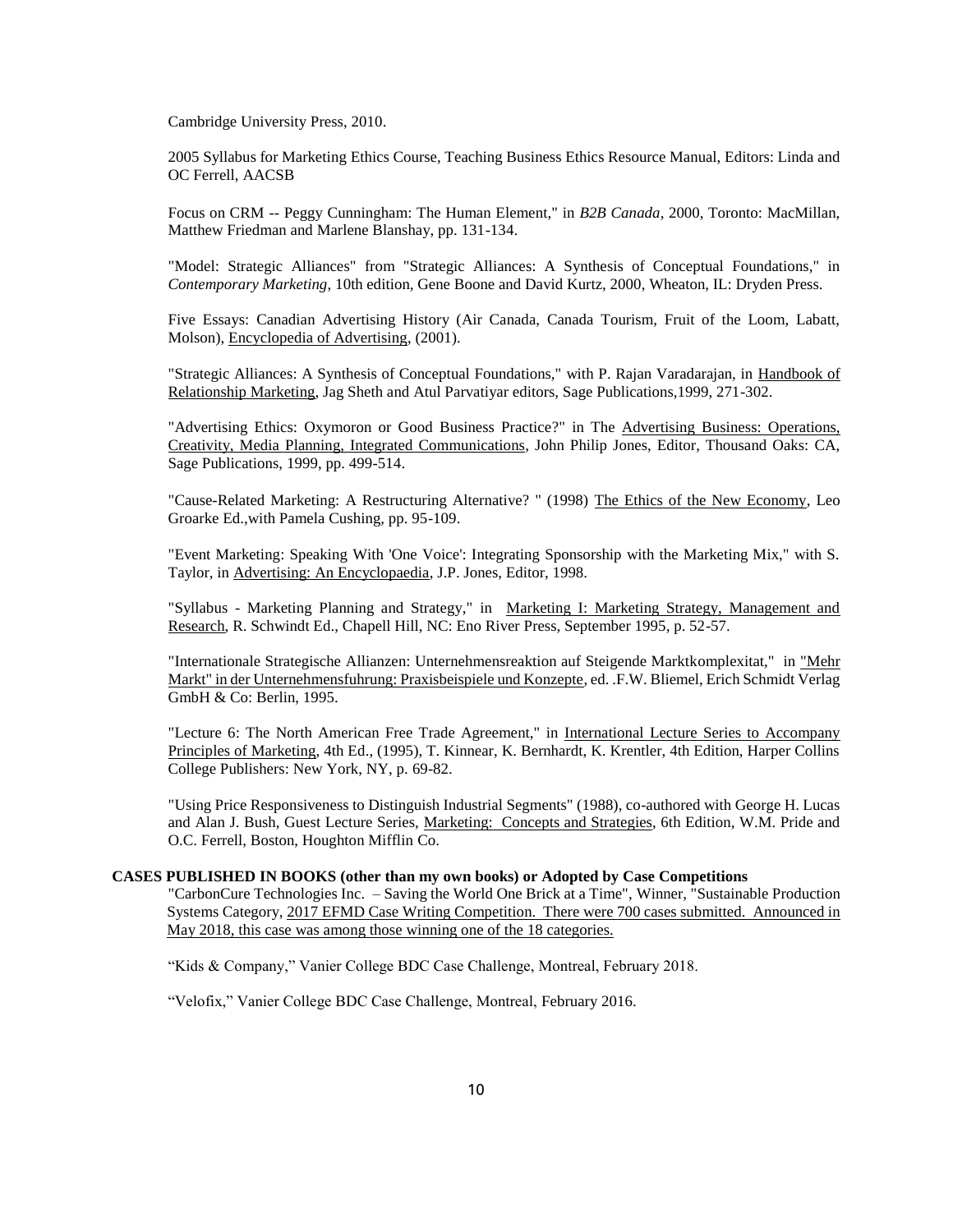"Johnson and Johnson Inc., and Safe Kids Canada," in Contemporary Canadian Marketing Cases, Toronto, ON: Pearson Education Canada, 2010.

"Riverside Credit Union," in Contemporary Canadian Marketing Cases, 4<sup>th</sup> (2010) and 5<sup>th</sup> Editions (2013), Toronto, ON: Pearson Education Canada.

"Rocky Mountain Soap," in New Venture Creation, Toronto: McGraw-Hill Ryerson (2007).

"Starbucks," with Anne Kozak in Marketing Ethics, Patrick Murphy and Gene Lacziak, New York: Prentice Hall (2005)

"Becel Margarine: Reinvigorating Growth," with Phil Connell published in (1) Marketing Management, Prentice Hall: Toronto (2001) and re-published in (2) Canadian Marketing Cases, C. Wienburg and Gordon McDougall eds., Prentice Hall, 2002 and (3) Strategic Marketing Problems: Cases and Comments, 10th Edition, Roger Kerin and Bob Peterson, New York: Prentice Hall (2004).

"Kraft Canada Inc. Kool-Aid Powdered Soft Drink" with Lauren Dymentrenko published in Marketing Management, Prentice Hall: Toronto (2001). (case re-published in Canadian Marketing Cases, C. Wienburg and Gordon McDougall eds., Prentice Hall, 2002.

"Riverside Credit Union," with Jeff Schulz published in Marketing Management, Prentice Hall: Toronto (2001). (case to be re-published in Canadian Marketing Cases, C. Wienburg and Gordon McDougall eds., Prentice Hall, 2002.

"Kingston Symphony," case, with Lauren Dymentroko, October 1999, published in Marketing Management, Prentice Hall: Toronto (2000).

#### **EDITOR - SPECIAL EDITION - REFEREED PUBLICATIONS**

"Ethical and Societal Issues in Marketing and Business," Journal of Business Ethics, Vol 23, No. 3, February 2000, Co-Editor with Debbie Thorne LeClair and Patrick E. Murphy.

Legends in Strategic Marketing – Rajan Varadarjan, Volume 4, 2017.

## **REFEREED CONFERENCE PAPERS WITH PUBLICATIONS IN PROCEEDINGS**

"When Partners Divorce: Understanding the Potential Downside of Cause-Related Marketing Programs," with H. Aghakhani, S.W. Carvalho, Global Marketing Conference, Tokyo, July 2018.

"Networks of complicity and empowerment: The influence of social networks on ethical decisionmaking," with Bill Foster and Meme Drumwright, 6<sup>th</sup> International Symposium on Marketing Ethics, Nottingham, UK, April 2018.

"Ethical Angels and Black Sheep: An Investigation of Ethics Management Systems on Managerial Decision-Making, with Paul A. Cunningham, 32<sup>nd</sup> International Business Research Conference, Melbourne, Australia, 23-25 November 2015.

"Integrating Respect, Emotion, And Citizenship Behaviors Into Business-To-Business Marketing Relationships," with Maureen A. Bourassa and Laurence Ashworth, American Marketing Association Summer Educators' Conference, San Francisco, August 2011.

"Engaging with the Enemy: Understanding Adversarial Stakeholder Processes and Outcomes," with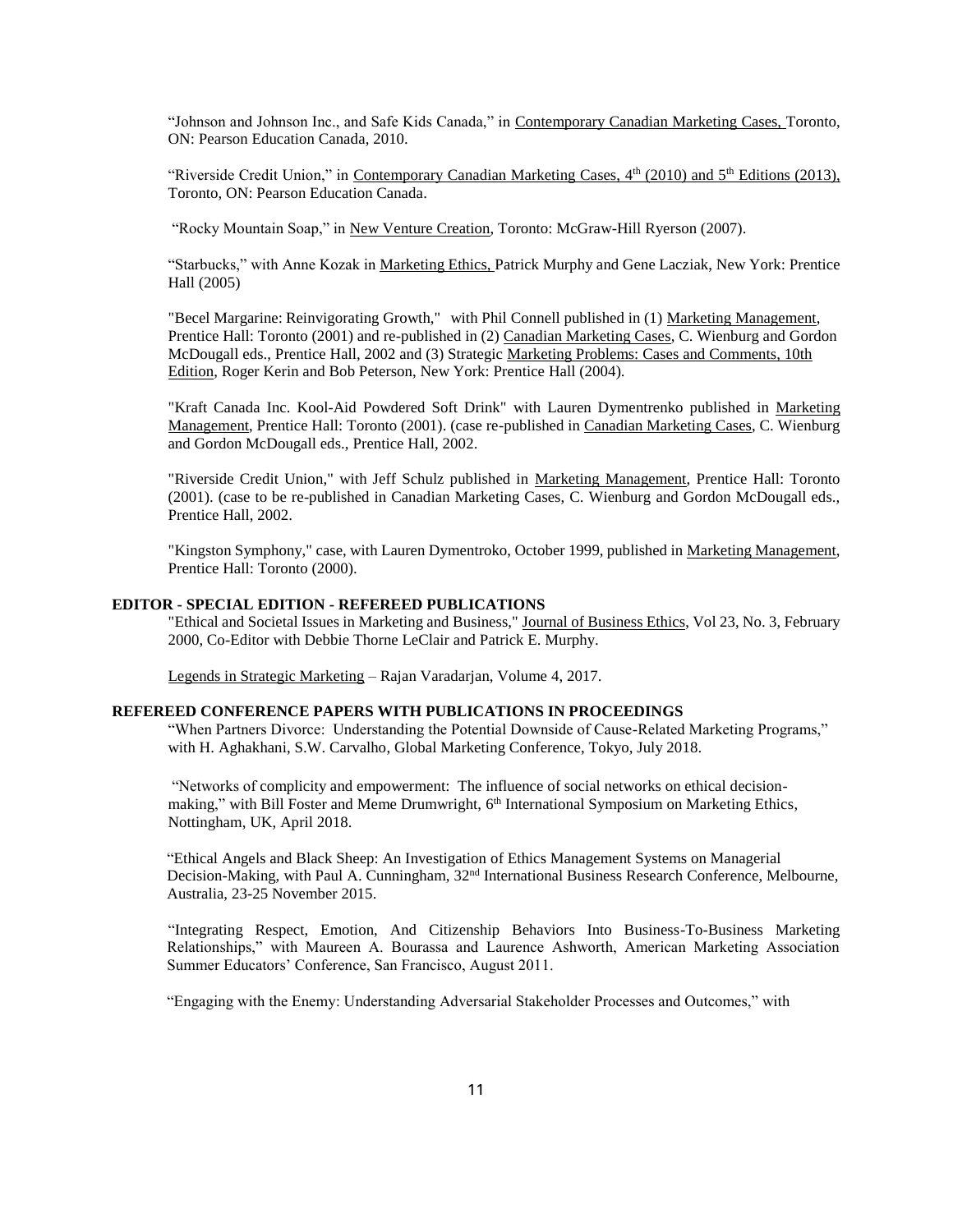Maureen Bourassa, Proceedings of the Academy of Marketing Science Conference, Seattle, May 2010.

"Attributions of Authenticity: Employee Perceptions of Corporate Social Responsibility Programs," with Lindsay McShane, Academy of Marketing Science Conference, May 2009, Baltimore, MD.

"Respect in Business-to-Business Marketing Relationships," with Maureen Bourassa in *Unleashing the Power of Marketing to Transform Consumers, Organizations, Markets, and Society,* Vol 19, Proceedings of the American Marketing Association Summer Educators' Conference, James R. Brown and Rajiv P. Dant editors, San Diego, August 2008*.*

"Engaging, Balancing, Bridging: Understanding the Complexity of Stakeholder Engagement," with Maureen Bourassa, Proceedings of the Academy of Marketing Science Conference, May 2008, Vancouver BC.

"Reconciling the Paradoxical Nature of Violent Advertisements: A Thematic Analysis," with Tim Jones, Academy of Marketing Science Conference, May 2008, Vancouver BC.

"Involving globally responsible leaders in your business: will it improve your CR programme?" with Alessia D'Amato, Moller Torben, Louis Duqueroix, The Responsible Business Summit, London, UK, May 2008.

"Entangled in the Societal Labyrinth: Marketers' Management of Paradox and Authentic Norms," with Maureen Bourassa and Jay Handelman, (May 2007) in *Marketing History at the Center, Proceedings of the 13th Biennial Conference on Historical Analysis and Research in Marketing (CHARM***),** Blaine J. Branchik Editor, pp. 24-35. *NOMINATED FOR THE STANLEY C. HOLLANDER BEST PAPER AWARD.*

"Corporate Social Responsibility In Emerging Markets: The Chilean Experience," with Alison Colwell and Terrence Beckman, Administrative Sciences Association of Canada (ASAC) Conference, Ottawa, Ontario, June 2007.

"Social Alliances: An Example of Mainstreamed Corporate Social Responsibility," with Ida E. Berger and Minnette Drumwright, Corporate Responsibility and Global Business: Implications for Corporate and Marketing Strategy, London, July 13-14, 2006. Also requested for citation in the *Ethical Corporation*, February 2007, Oliver Balch editor.

"Rhythms of the Branding Beat," with Maureen Bourassa, AMA Winter Educators' Marketing Conference, Relationship Marketing track, Tampa, February 2006.

"The Relational Benefits of Social Alliances," Academy of Marketing Science Conference, Tampa, Florida, May 25-28, 2005, with Ida E. Berger and Minnette Drumwright.

"The Integrative Benefits Of Social Alliances: Balancing, Building, And Bridging," Marketing and Public Policy Conference, Washington, May 2005, with Ida E. Berger and Minnette Drumwright. *WINNER: BEST PAPER AWARD*

"The Drive to Relate in Social Alliances: A Meso Perspective," EURAM 2005, Munich, Germany, May 3- 7, 2005 (with Ida E. Berger, Ryerson University and Meme Drumwright, University of Texas.)

"Behind the Veil: Insights and Influencers On Kotler's Contributions to Marketing Thought," with Maureen Bourassa, 2005 Conference on Historical Analysis and Research in Marketing, Long Beach, California, April 2005. *RUNNER UP: STANLEY C. HOLLANDER BEST PAPER AWARD.*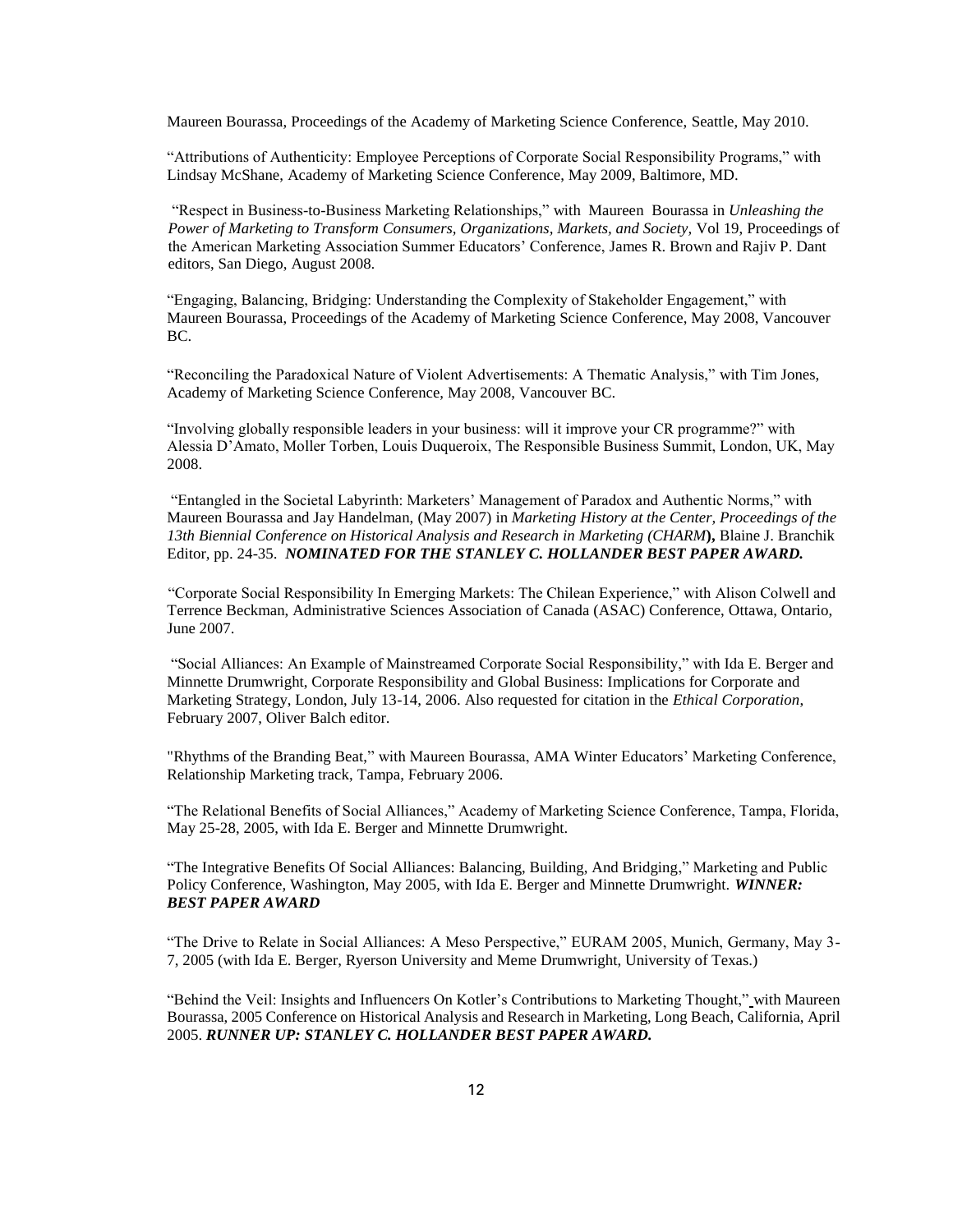"Understanding Social Alliances: A Model of Collaboration," Social Marketing Advances in Research and Theory (SMART) Conference, with Ida Berger and Meme Drumwright, , September 2004.

"Lessons Learned at Queen's School of Business," Session 3: Successful Programs for Teaching Business Ethics AACSB Teaching Business Ethics Conference, Boulder, Colorado, July 2004.

"Why Teaching Ethics is Like Chinese Food," Session 4: Materials and Frameworks for Teaching Business Ethics, AACSB Teaching Business Ethics Conference, Boulder, Colorado, July 2004.

"The Creation Of 'Capital'Through Social Alliances," Association for Research on Nonprofit Organizations and Voluntary Action, with Ida Berger and Meme Drumwright, Denver, November 2003.

"Understanding Social Alliances: A Model of Sector Collaboration," Social Initiatives Conference, Boston University, with Ida Berger and Meme Drumwright September 2003. Abstract published in Marketing Science Reports, Vol. 3, 2004.

"Aligning CRM and IMC for Growth and Success," *Academy of Marketing Science Conference*, Florida, May 2002.

"Privacy Orientation: A competing values explanation of why organizations vary in their treatment of customer information," with Kate Greenaway and Yolande Chan, Proceedings of the Public Policy and Marketing Conference, Atlanta, May 2002. *WINNER - BEST STUDENT PAPER AWARD.*

"The Creation of 'Capital' Through Social Alliances," ARNOVA (Association for Research on Nonprofit Organizations and Voluntary Action, with Ida Berger and Meme Drumwright, Miami, November 2001.

"Integrating Procedural and Distributive Justice Into Customer Relationship Management," Eighth Annual International Conference Promoting Business Ethics, DePaul University, October 24-26, 2001 in Chicago, IL.

"Global Perspectives: On-line Privacy," presented in the special session "On-line Privacy: Global and Public Policy Perspectives," Winter Marketing Educators' Conference, Scottsdale, February 2001.

"Measuring Determinants of Trust and Their Effect on Buying Intention for Online Purchase Decisions," with Lyle Wetsch, Proceedings of the Public Policy and Marketing Conference, Washington, June 2000. *WINNER - BEST STUDENT PAPER AWARD.*

"Consumer Persuasion and Cause-Related Advertising: Tracing the Influence of Attitude Toward the Cause," with Ida E. Berger and R. Kozinets, Proceedings of the Public Policy and Marketing Conference, Washington, June 2000.

"Social Alliances: Company/Nonprofit Collaboration," with Ida E. Berger and Minette E. Drumwright, Proceedings of the Public Policy and Marketing Conference, Washington, June 2000.

"The Effect of Cultural Differences on the Development of Trust and Commitment in International Marketing Relationships: Some Propositions," with Connie Bianchi and Shirley Taylor, Proceedings of the Academy of Marketing Science Conference, Montreal, May 2000.

"What Goes Around Comes Around: Are the Ethical and Public Policy concerns About Internet Marketing Merely Reflections of the Criticisms of Earlier Communications Technologies?" with Lyle Wetsch, 9<sup>th</sup>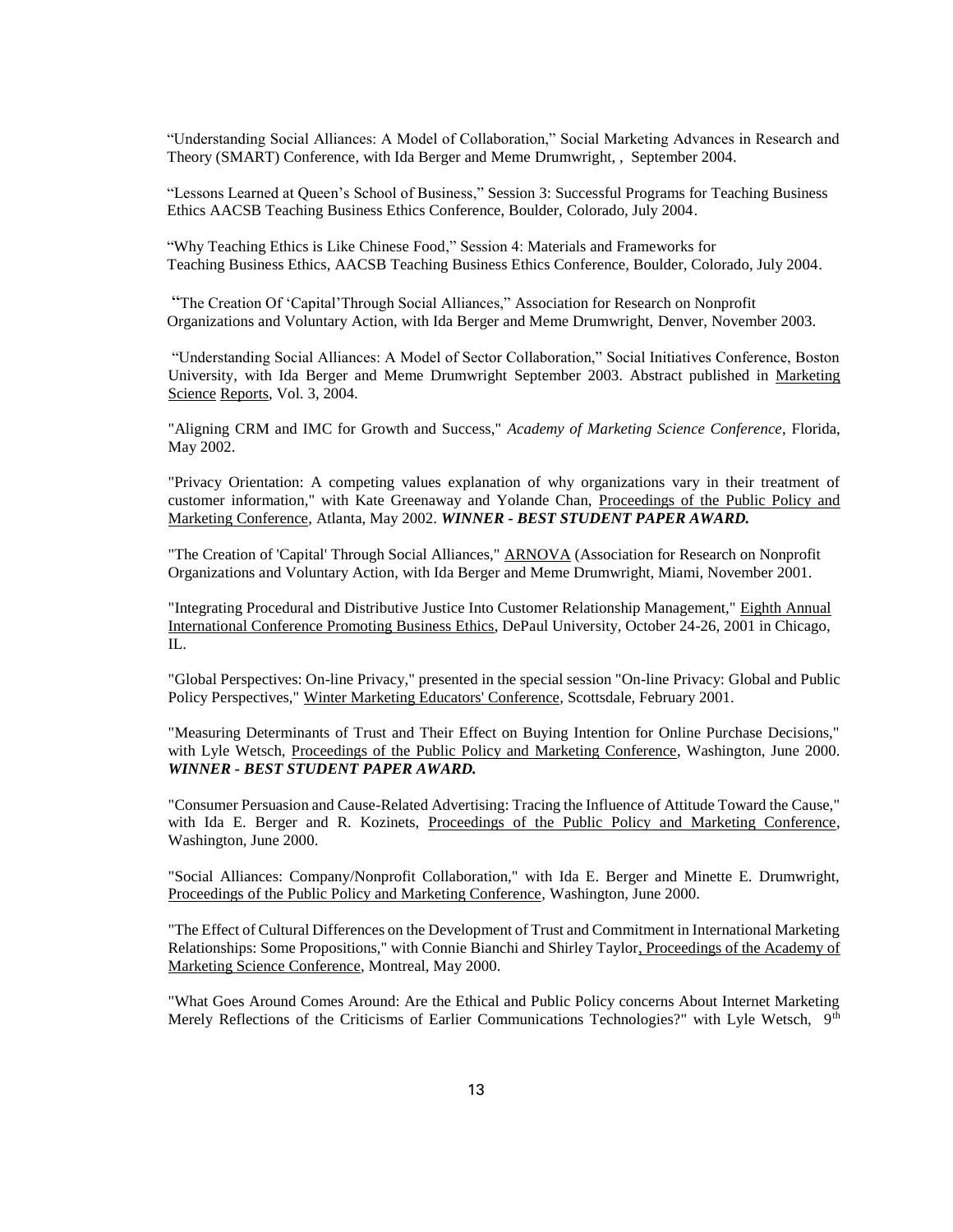Proceedings of the Marketing History Conference, *NOMINATED FOR STANLEY C. HOLLANDER BEST PAPER AWARD,* May 1999.

"Managing Marketing Ethics in International Business: Literature Review and Directions for Future Research," Proceedings: Forging Alliances in Global Markets, Eds. D.N. Lascu, E. Kaynak, and Z.U. Ahmed, New Orleans, 6 November 1996, pp. 418-426.

"Cause-Related Marketing: Ethical Considerations and Guidelines for Practice," Ethics and Restructuring in Business, Health and Education, Wilfrid Laurier University, Oct 24-26, 1996.

"The Processing of Cause-Related Advertising: Cues, Arguments, Biases or Motivators?" With Ida E. Berger, and Robert V. Kozinets, Proceedings of the AMA Summer Educators' Conference, Cornelia Droge and Roger Calantone Eds, (7), August, 1996, San Diego, CA, 71-72.

"Cause-Related Marketing: State-of-the-Art and Directions for Future Research," with Ida E. Berger, Proceedings of the 25th European Marketing Academy Conference (EMAC), Marketing for an Expanding Europe, Budapest, May 1996 ,Vol. II, p. 1571-1583.

"The Relationships Among Negative Task Environment, Ethical Climate and Unethical Marketing Research Behavior," with O.C. Ferrell, Proceedings of the AMA Winter Educators' Conference, February, 1996, Hilton Head, NC, p. 364-65.

"The Processing of Cause-Related Appeals: Cues, Processing Motivators, Arguments or Biases?" with I.E. Berger and R.V. Kozinets, Academy of Consumer Research (ACR) 1995 Conference, October, Minneapolis, MN, p. 91.

"Origins and Development of Collegiate Education in International Marketing," with D.G. Brian Jones, in Contemporary Marketing History, Proceedings of the Seventh Conference on Historical Research in Marketing and Marketing Thought, S. Hollander, J.B. Schmidt, T. Nevett and J.N. Sheth Eds., Michigan State University, p. 49-57.

"International Marketing Ethics: A Literature Review and Agenda for Future Research," Proceedings of the ASAC 1995 Conference, Diversity in the Global Context, Vol. 16 (3 - Marketing), June 1995, p. 19-29.

"Chaotic Change, Complexity and the Emergence of International Strategic Alliances", Proceedings of the 1995 AMA Winter Educators' Conference: Marketing Theory and Applications, David W. Stewart and Faufel J. Vilcassim Eds., p. 431-436.

"Ethical Behavior by Users of Marketing Research Information: A Test of Factor Importance", with O.C. Ferrell, 1994 AMA Summer Marketing Educators' Conference, San Francisco.

"Cause-Related Marketing Appeals in Advertising: Do They Increase Effectiveness," Annual Conference on Consumer Psychology, with P. Cushing, St. Petersburg, FL, February 1994.

"Event Marketing: State of the Industry and Research Propositions - It's Not Just for Image Enhancement Anymore," Marketing Theory and Application, Proceedings of the AMA Winter Educators' Conference, with S. Taylor, Vol. 5, St. Petersburg, FL, February 1994, 140-141.

"Event Marketing: The Evolution of Sponsorship from Philanthropy to Strategic Promotion," with S. Taylor and C. Reeder, Contemporary Marketing History, Proceedings of the Sixth Conference on Historical Research in Marketing and Marketing Thought, S. Hollander, J.B. Schmidt, T. Nevett and J.N. Sheth Eds., Michigan State University, 407-425.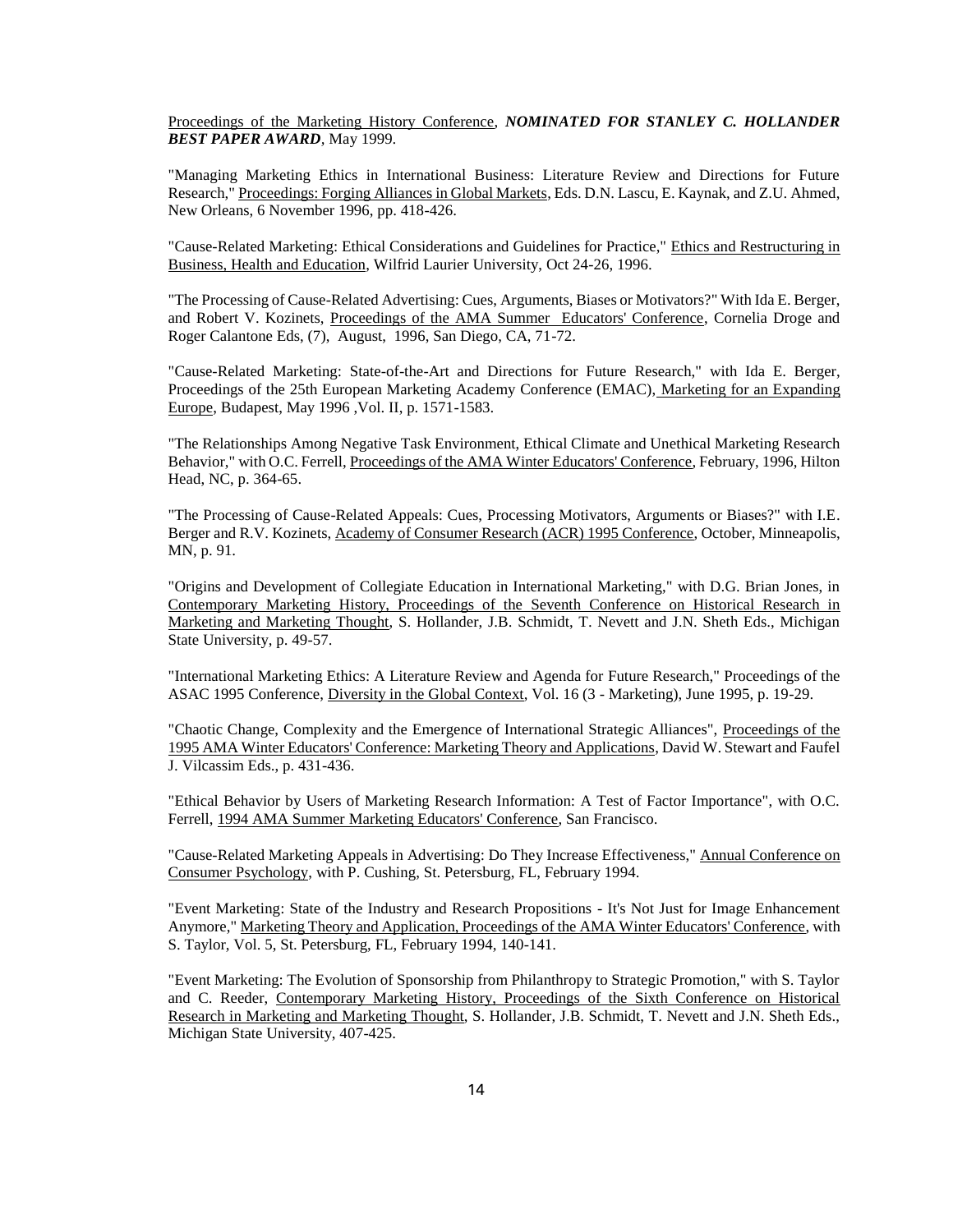"Ethical Behaviour in International Organizations, A Management Task," Proceedings of the First International Conference on Expatriate Management, Hong Kong, November 1992, p. 89-92.

"Marketing's Role in International Strategic Alliances: A Model and Propositions", with P. Rajan Varadarajan, Enhancing Knowledge Development in Marketing, Proceedings of the AMA Educators' Conference, M.C. Gilly et al., Eds., Vol. 2, San Diego, CA, August 1991, 64-65.

"Can Ethics Be Taught? Insights from Modelling Students' Personal Ethical Dilemmas," Show and Tell Educators' Conference, Guelph, May 1991.

"The Greening of North America - Marketing, Technology and the Environment", Special Session: Public Policy Track, AMA Summer Educators' Conference, Washington, August 1990.

"Marketing's Greatest Challenge: The Social Impact of the Globalization of Markets," (1989), co-authored with O.C. Ferrell, Developments in Marketing Science, Proceedings of the 13th Annual Conference of the Academy of Marketing Science, Vol XII, May, p. 231-234.

"A Task-Structure-Performance Model of Marketing Ethics in International Strategic Alliances," (1989), coauthored with O.C. Ferrell, Public Policy Track, Enhancing Knowledge Development in Marketing, Proceedings of the AMA Educators' Conference, P. Bloom et al., Eds., Chicago, August 1989, 300.

"Marketing as Exchange" (1988), Proceedings of the Annual Meeting of the Southern Marketing Association, J.H. Summey and P.J. Hensel Editors, pp. 252-256.

## **OTHER RESEARCH AND PUBLICATIONS – CONFERENCE PRESENTATIONS, MISC AND TRADE PRESS**

Networks of Complicity and Networks of Empowerment," with Meme Drumwright and Bill Foster, La Trobe University, Melbourne, AU, July 2018.

"Social License to Operate Survey" (2017-2018); co-authored with Vivian Howard, Michelle Adams, Jeff Friesen, Allison Kader, Tyler Lightfoot and Tony Walker.

Back to Basics: At the Heart of Values-Led Management lies Ethics, Global Responsible Leadership Magazine, April 2013.

The Ethics of Pink: An Analysis of Pink Ribbons Inc., Teaching Note, National Film Board of Canada, 2013.

"Values-led management education: the next step? Global Focus, EFMD Magazine, Vol 5, Issue 3, October 2011.

"Breaking the Monster Mould" Corner Office: Globe and Mail, March 16, 2009 (2/3 page article plus 20 minute on-line video.

"Does CSR matter for small and growing firms? National Post, September 25, 2007.

"The List: 7 Practical Ways to Improve Corporate Social Responsibility at your Firm," Queen's Leaders Forum, Issue #14, September 2007.

"Understanding Social Alliances," Canadian Business Magazine, August 15, 2005, (based on research done by Peggy Cunningham in collaboration with Ida Berger and Meme Drumwright).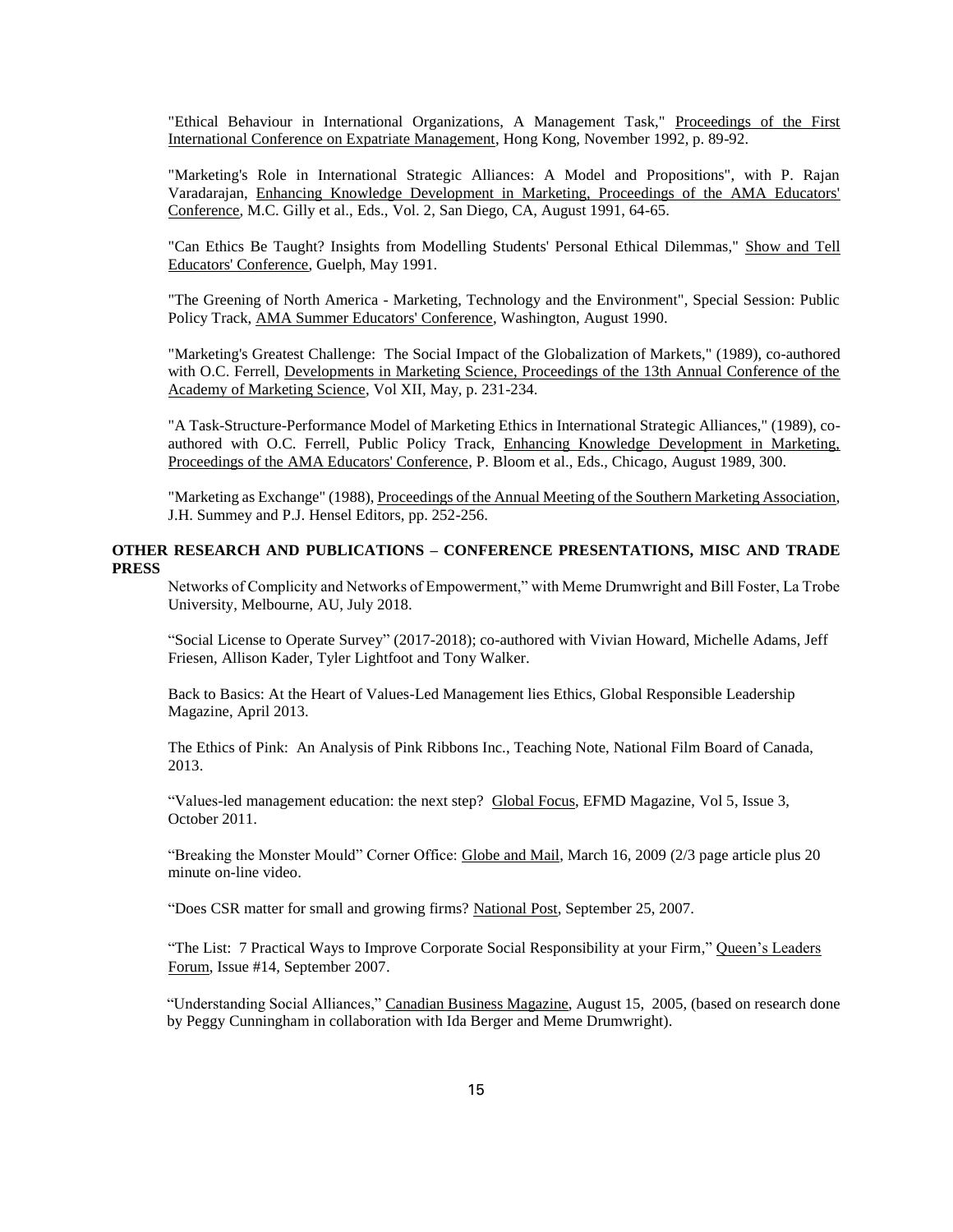"How to Benefit From Social Alliances," Queen's Leaders Forum, Issue #4, February 28, 2005 (based on research done by Peggy Cunningham in collaboration with Ida Berger and Meme Drumwright).

"Marketing in The 1990s: The Era of Paradox," The Briefcase, Vol. 8 (March 1995), p. 1-2

"Fair Value Exchange Rates: Creating 'Added Value' for American Customers," Chamber News, Kingston Chamber of Commerce, May 1993.

### **REFEREED PROPOSALS FOR SPECIAL SESSIONS**

"Public Policy Concerns and Ethical Issues Related to Internet Marketing," Academy of Marketing Science Annual Conference, Miami, May 1999.

"Teaching Marketing Ethics: Challenges and Practices", A Special Session sponsored by the Ethics Special Interest Group of the AMA Academic Council, with Patrick E. Murphy, AMA Marketing Educators= Conference, August, 1997.

"Understanding Consumer Responses to Cause-Related Marketing," with I.E. Berger, Academy of Consumer Research (ACR) 1995 Conference, October, Minneapolis, MN.

"Event Marketing: Building Bridges Between Theory and Practice," with S. Taylor, Marketing Track, A.S.A.C. 1993, Lake Louise, Alberta (proposal also published in the conference proceedings.

#### **OTHER PUBLICATIONS**

"If the Parthenon had been built in Halifax," AllNovaScotia, September 12, 2016.

VÉLOFIX – Save Time. Ride More," was accepted as the main case for the competition sponsored by the Business Development Bank's annual case competition to be held in Montreal in February 2016 at Vanier College. Adopted by Fanshaw College, 2016, Marketing Course 6016 (120 students).

2005 Syllabus for Marketing Ethics Course, Materials Binder for the Marketing Ethics Workshop, Notre Dame, Editor: Patrick Murphy, AMA

"Social Alliances: Company/Non-Profit Collaboration," Report No. 00-101, Marketing Science Institute, 2000.

"Starbucks Coffee," ICBC Competition Case, 2002.

"Canadian Arctic Diamonds," ICBC Competition Case, 2002.

Marketing Ethics Syllabus," Teaching Marketing and Society Topics: Pedagogy and Curricular Priorities, Marketing and Society SIG Mini-Conference Proceedings, Kathleen Kelly (ed.), August 1997, Colorado State University, Marketing Department, 107-119.

"The Processing of Cause-Related Advertising: Cues, Arguments, Biases or Motivators?" with Ida Berger and Robert Kozinets, Queen's Working Paper, March 1996.

"James Ross Limited," case (co-author H. Gibson), for the Preliminary round, Business Policy, ICBC Competition, October 1995.

"The Beer Wars Continue with Ice Brews," with Maria Lama, case study, Queen's University, September 1993, used in the ICBC National Competition.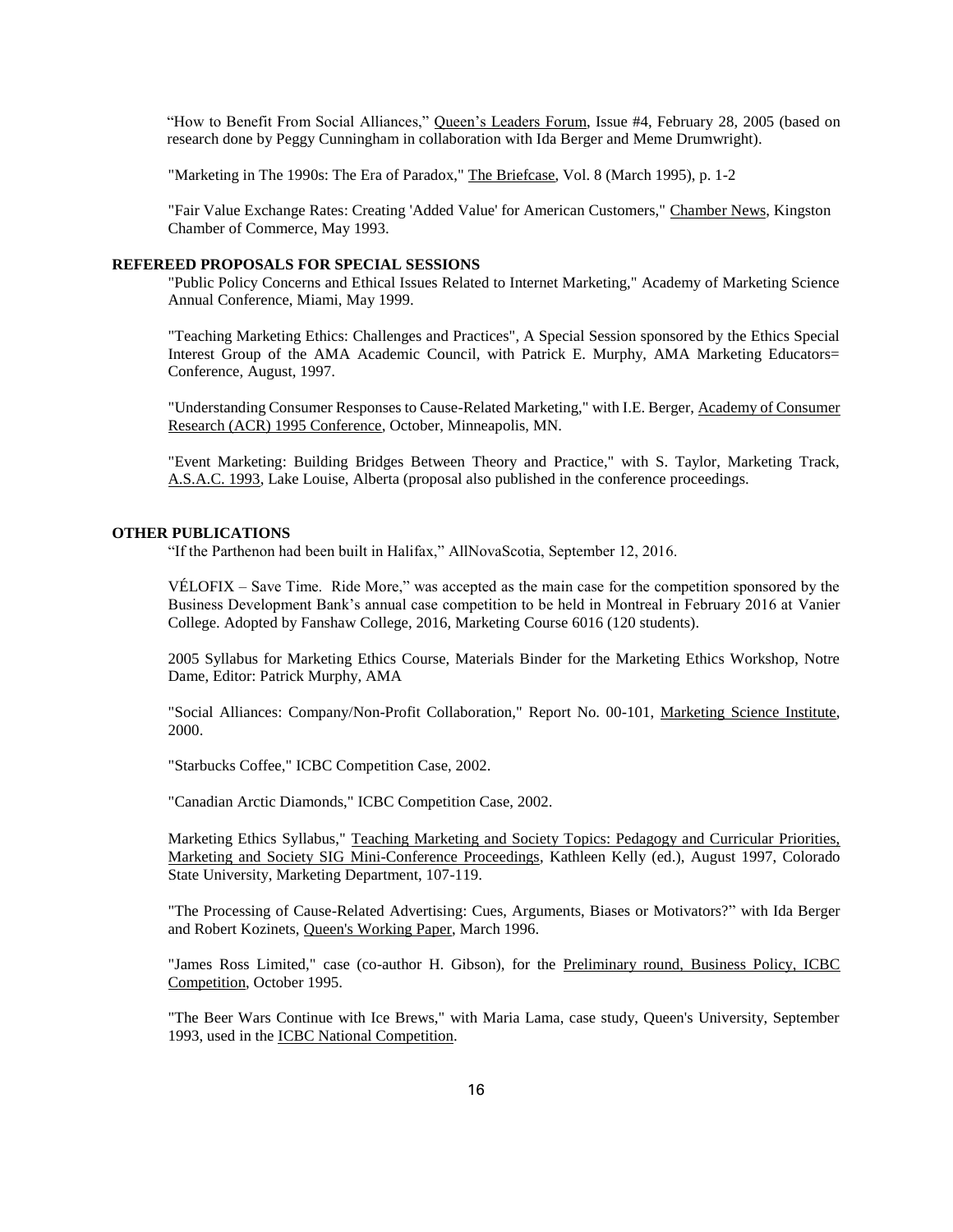"A Role Conflict Model of Ethical Decision Making in Marketing Research," Queen's Working Paper 92- 27.

"Development of Effectiveness Measures for Event Marketing," with S. Taylor and C. Reeder, Queen's Working Paper 92-37.

"Marketing's Role in International Strategic Alliances," (1990), Queen's Working Paper Series, 90-33.

Design of a Computerized Study Guide to accompany Marketing: Concepts and Strategies, 6th Edition, W.M. Pride and O.C. Ferrell, Boston, Houghton Mifflin Co. (1988).

## **INVITED PAPERS AND PRESENTATIONS**

"Canada's Fast Growth, Privately Held Companies: What's The Magic Sauce?" Canadian Chamber of Commerce Board Meeting, June 13, 2016.

"Canada's Fast Growth Companies," Grant Thornton Private Growth Award Launch and Business Advisors Group, Halifax, May 3, 2016.

"What the @!!%!: Insights from 25 Years of Teaching Ethics and CSR," ASAC Research Workshop, October 2015.

"Ethical Leadership: The Why, the What and the How," Women in Leadership Conference, Halifax, April 2015.

"Developing Values-Led, Ethical Leadership," 8th Annual Women in Leadership Conference, Halifax, November 2014.

"Ethical Leadership," Young President's Association, Halifax, September 2014.

"Entrepreneurship in Canada: An Emerging Agenda," Canadian Chamber of Commerce Annual General Meeting, Charlottetown, PEI, September 2014.

"Values-Led Leadership," Shad Valley, Halifax, NS, July 2014.

"The Role of Professional Organizations in Teaching Business Ethics," Daniels Teaching Ethics Conference, Sante Fe, New Mexico, April 2014.

"Values-Led Leadership," Shad Valley, Halifax, NS, July 2013.

"Understanding Millenials as Workers and Consumers," Face-to-Face Conference, Bedeck, NS, June 2013.

"Overview of Strategic Planning," Members of Dean's Council and Senior Management, Dalhousie University, January 2012.

"Managing Succession: The Betty and Taylors Case," Global Responsible Leadership Conference, Cape Town, SA, November 2011.

"Effective Ethics Training for Professionals," Deloitte Leaders Conference, Toronto, August 2011.

"Values-Led Management," Presentation to the Dalhousie Leaders Forum, Halifax, May 2011.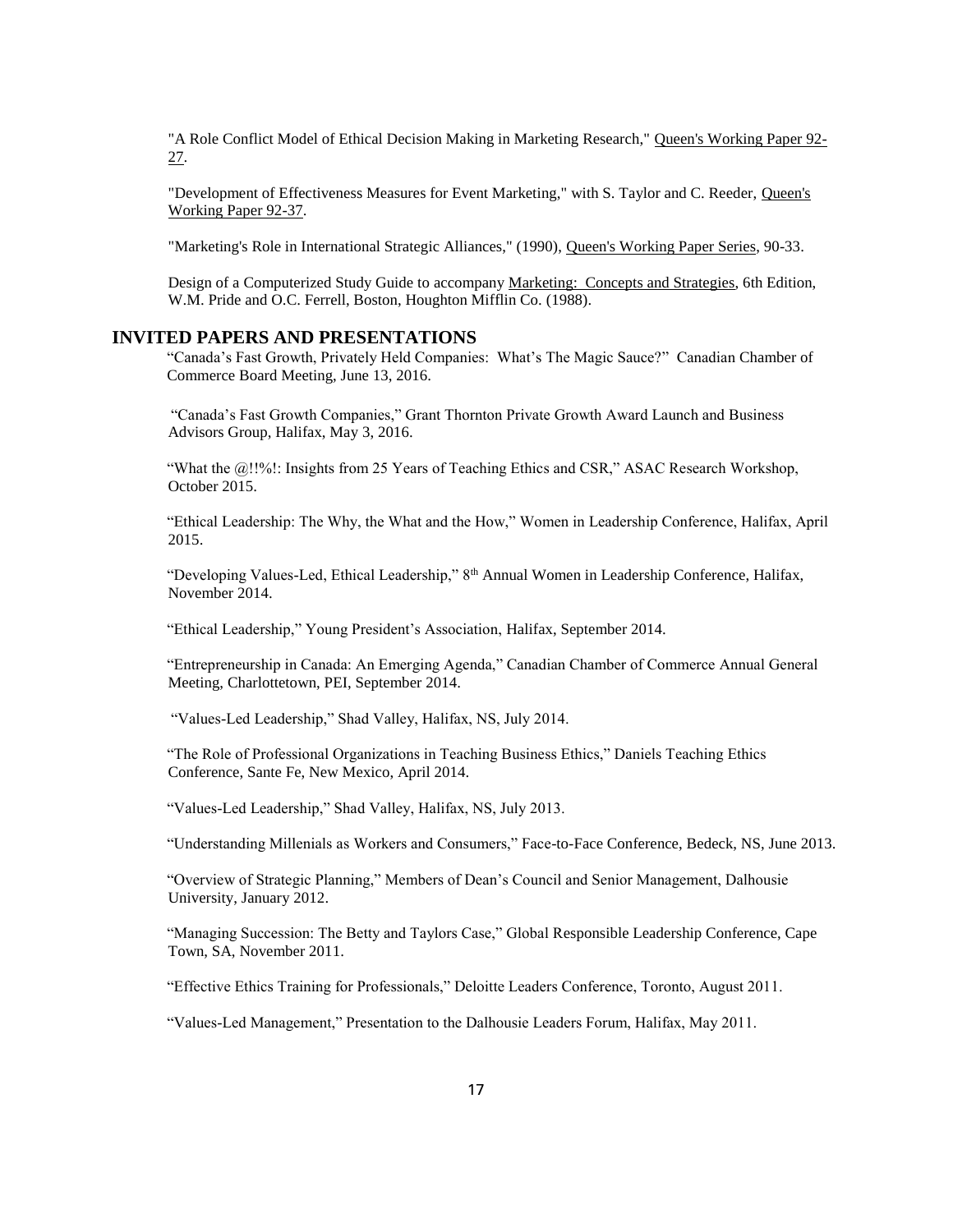"Tomorrow's Leaders: Skills and Competencies, KWA Consultants Leadership Breakfast, Halifax, January, 2011.

"Examining Corporate Social Responsibility Education in Business Schools," Presenter and Panel organizer, Canadian Federation of Business School Deans, Quebec City, May 2011.

Understanding and Managing the Hiring Process: Preparing, Resume Development, Campus Visits, Negotiation," Panel, with Jag Sheth, Lisa Cavanaugh, Remy Trudel, PhD Doctoral Students Session, AMA Summer Educator's Conference, Boston, August 2010.

"Beginning the Journey: Building an Integrity-Based Model of Management Education," Globalization for the Common Good Conference, Thousand Oaks, CA, June 2010.

"Navigating the Rough Seas of Corporate Citizenship Initiatives," Nova Scotia Business Institute, Halifax, March 2010.

"The Good, the Bad and the Ugly: Understanding Reactions to Corporate Social Responsibility Programs," T4G Leading Thinkers Conference, Toronto, January 2010.

"Deeply Integrating Sustainability and Corporate Responsibility into Business Schools: 3 Case Studies," Session A1, Sole Presenter, AACSB Sustainability Conference: A New Era for Responsible Leadership, July 29-31, 2009.

"New Opportunities in a Green Economy," Atlantic Business Summit," Toronto, Ontario, June 5, 2009.

"Building an Integrity-Led Model of Business Education," Globalization for the Common Good 8th Annual International Conference, Loyola University, Chicago, June 1, 2009.

"Can Canadian Business Schools be Leaders in CSR and Sustainability Education?" Panel moderator and participant, Canadian Federation of Business School Deans, November 2008, Montreal.

"The Supply and Demand Sides of Socially Responsible Consumption," Research Network for Business Sustainability, Workshop on Sustainable Consumption, November 2008.

"The Dimensions and Outcomes of CSR Authenticity: The Good, The Bad, and the Ugly," All ASAC Symposium, ASAC Conference, Halifax, May 28, 2008.

"Mainstreaming Corporate Social Responsibility: Developing Markets for Virtue," Management and Strategy Research Workshop, Mays Business School, Texas A&M University, February 2008.

"Talking with Your Dollars: The Power of the Ethical Consumer," Later Life Learning, Kingston, September , 2007.

"Marketing Ethics – The Discipline We Love to Hate," Ottawa Women's Canadian Club, Chateau Laurier, November 16, 2006.

"Branding Your Company as a Socially Responsible Employer," Human Resources Professionals Association of Ontario, 8th Annual HR Best Practices Conference 2006: Best Practices: Getting Human Resources to the Executive Table, Cobourg, October 4, 2006.

"Integrating CSR with Business Strategy," Conference Board of Canada Corporate Social Responsibility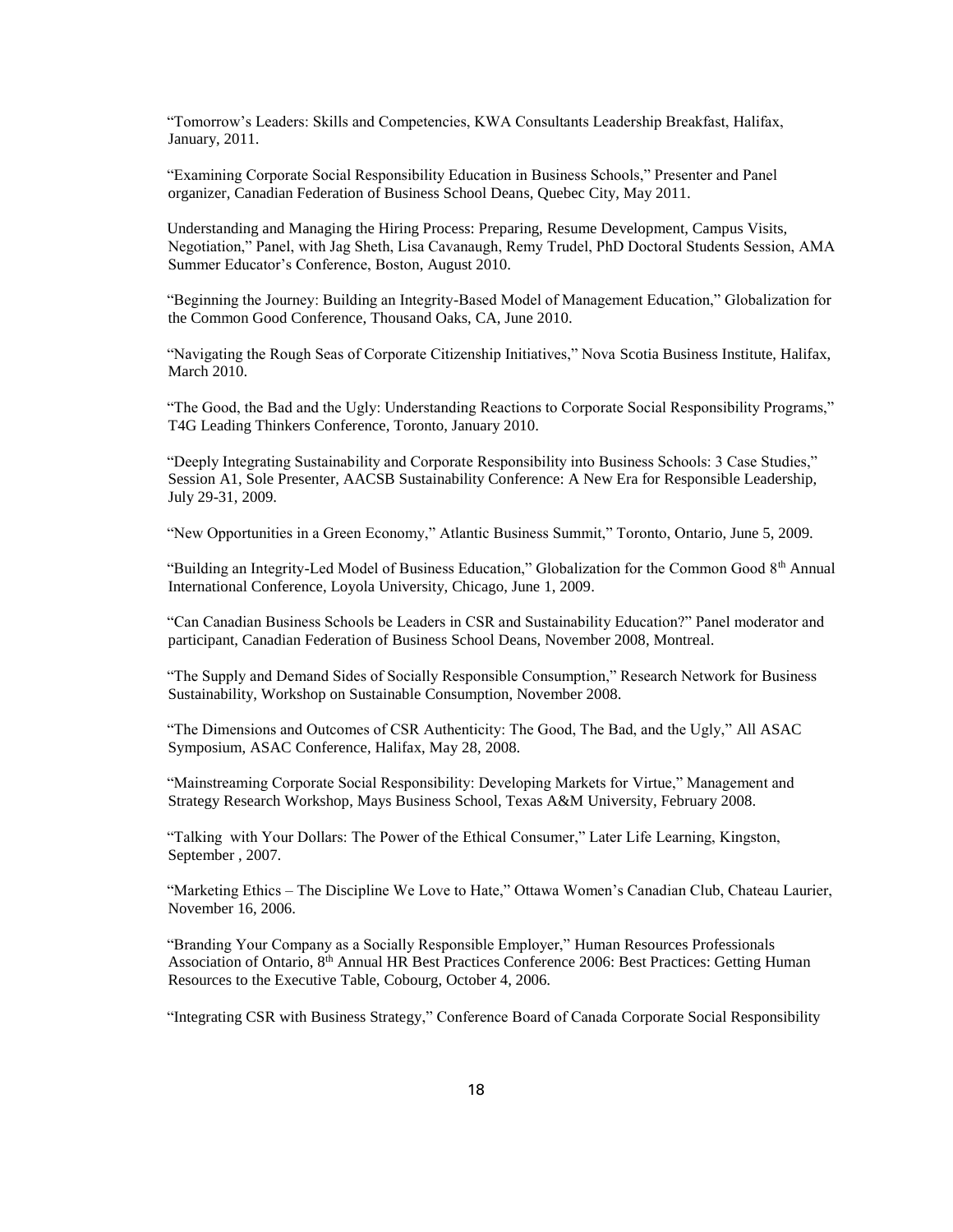Conference, Toronto, May 17, 2006.

"Overcoming Obstacles to Mainstreaming Corporate Responsibility," with Craig Smith, Refereed; presented at Corporate Responsibility and Global Business: Implications for Corporate and Marketing Strategy, London, July 13-14, 2006.

"Developing the Next Generation of Globally Responsible Leaders," with Anders Aspling, Bjorn Larrson, and Anthony Sampson, UN Global Compact Conference, Barcelona, Spain, September, 2005.

"Teaching the Marketing Ethics Course: Tools for 'Whole Person Learning" Essays, Reports and Debates," Notre Dame, AMA Marketing Ethics Workshop, May 2005

"Leveraging Strategic Marketing," 27th Annual Conference on Management and Executive Development, Phoenix, November 2004 (invited/refereed).

"Accelerating Learning: Lessons from a new MBA program," The Canadian Centre for Learning and Development conference, October 2004. (invited)

"Why Marketing Ethics," Alumni Reunion, MBAST, Kingston, May 2004.

"Why Teaching Ethics is Like Eating Chinese Food," 2003 Doctoral Consortium, Society for Marketing Advances, New Orleans, November 2003.

"Workplace Supported Volunteerism," Symposium on Workplace Supported Volunteerism, Kingston, September 2003.

"Customer Relationship Management, High Tech *And* High Touch," Canada's 50 Best Managed Companies Symposium, Jan 28, 2003, Toronto.

"Growth through Social Alliances," America Marketing Association Foundation Conference, Chicago, July 2002.

"Understanding and Profiting from Social Alliances," Alliance Edge Conference, Toronto, April 2002.

"CRM - The Reality," Queen's Business Club, Toronto, January 2002.

"Customer Relationship Management: A Research Agenda for Marketers," American Marketing Association (AMA) Summer Educators' Conference, Washington, DC, August 2001.

Canadian Co-operatives Association Congress, presentation "E-Commerce and CRM: Trends and Strategies," invited presentation, St. John, N.B., June 2001

Panel Chair and Presentation, "The Economic and Social Impacts of Electronic Commerce," National E-Commerce Agenda Workshop, Halifax, May 2000.

"Enhancing Wolfe Island Tourism," Island Economic Development Conference, "Wave of the Future," Pelee Island, September 2000, with Barb Quarry.

"Understanding Social Partnerships: Lessons for Improving Practice," Childrens' Miracle Network Annual Conference, Orlando, Florida, April 2000.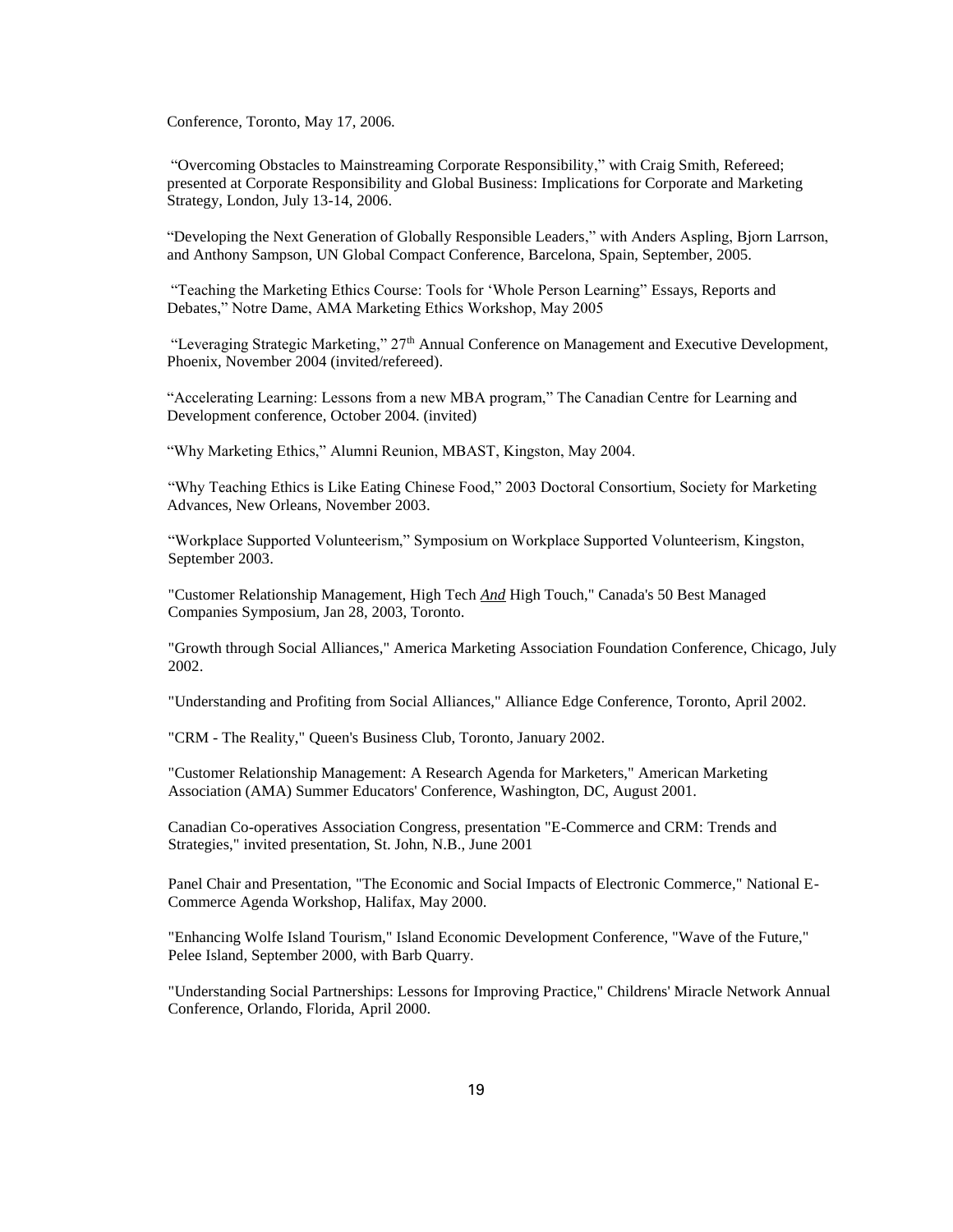"Customer Relationship Marketing," Power in Professionalism Conference, the Millenium Conference for Management Consultants Worldwide, Toronto, April 2000.

"A Comparison of Policy Approaches to Internet Marketing: Canada, the U.S. and Europe," Academy of Marketing Science Conference, Miami, May 1999.

"An Undergraduate Marketing Ethics Course," Symposium on Teaching Ethics, Notre Dame, May 1999.

"Breakthroughs in Undergraduate Marketing Ethics Training," Special Session presentation, Academy of Marketing Science Conference, Miami, May 1999.

"Ethics, Public Policy and the New Information Highway," 1998 Queen's Business Law Symposium, The Electronic Evolution: Business and Law Adapt to New Realities, Faculty of Law, Queen's University, November 1998.

"Trends in Canadian Marketing," Algonquin College, Ottawa, Ont., September 1998.

"From Cause-Related Marketing to Social Alliances," University of Waitkato, Hamilton, New Zealand, March 1998.

"Challenges: International Business Ethics," University of the South Pacific, Suva, Fiji, February 1998.

"From Cause-Related Marketing to Social Alliances: A Research Journey", Seminar, Texas A&M University, October 1997.

"Cause-Related Marketing and Social Alliances Research: Understanding Strategic Relationships Between For-Profit and Not-for-Profit Organizations," Children's Miracle Network Annual Conference, Toronto, October 22, 1997.

University Lecture, "Business Ethics in the Global Era: Paradox, Oxymoron, or Imperative?" 8th Annual Theology Conference, Queen's University, October 21, 1997.

"Understanding Charitable Giving: Perceptions of the United Way," presented to the Annual Conference of United Way Directors, Montreal, February 28, 1997.

"Understanding Charitable Giving: Perceptions of the United Way," presented to the Board of Directors, Kingston United Way, September 24, 1996.

"Corporate Sponsorships for School Boards: Avoiding the Pitfalls and Maximizing the Benefits," Plenary Presentation to the Ontario Public School Board's Association Conference *Future Shock: A Survivor's Guide to Changing Times*, January 19, 1996, Toronto.

"What's the Difference Between Social and Cause Marketing?", Social Marketing for Business Conference, What's the Bottom Line, Toronto, November 9, 1995.

"Damned if You Do, Damned if You Don't: Understanding Ethical Pitfalls in Cause-Related Marketing," Center on Philanthropy, 8th Annual Symposium, Taking Fun Raising Seriously: Diversifying Non-Profit Income in the Age of the New Politics, University of Indiana, Indianapolis, Indiana, August 25-26, 1995.

"Cause-Related Marketing: State of the Industry," 5th National Conference on Business and the Community: Engaged in the Future (Business Strategy for Community Involvement) (Conference Board of Canada - Institute of Donations and Public Affairs Research, Toronto, May 29-30, 1995.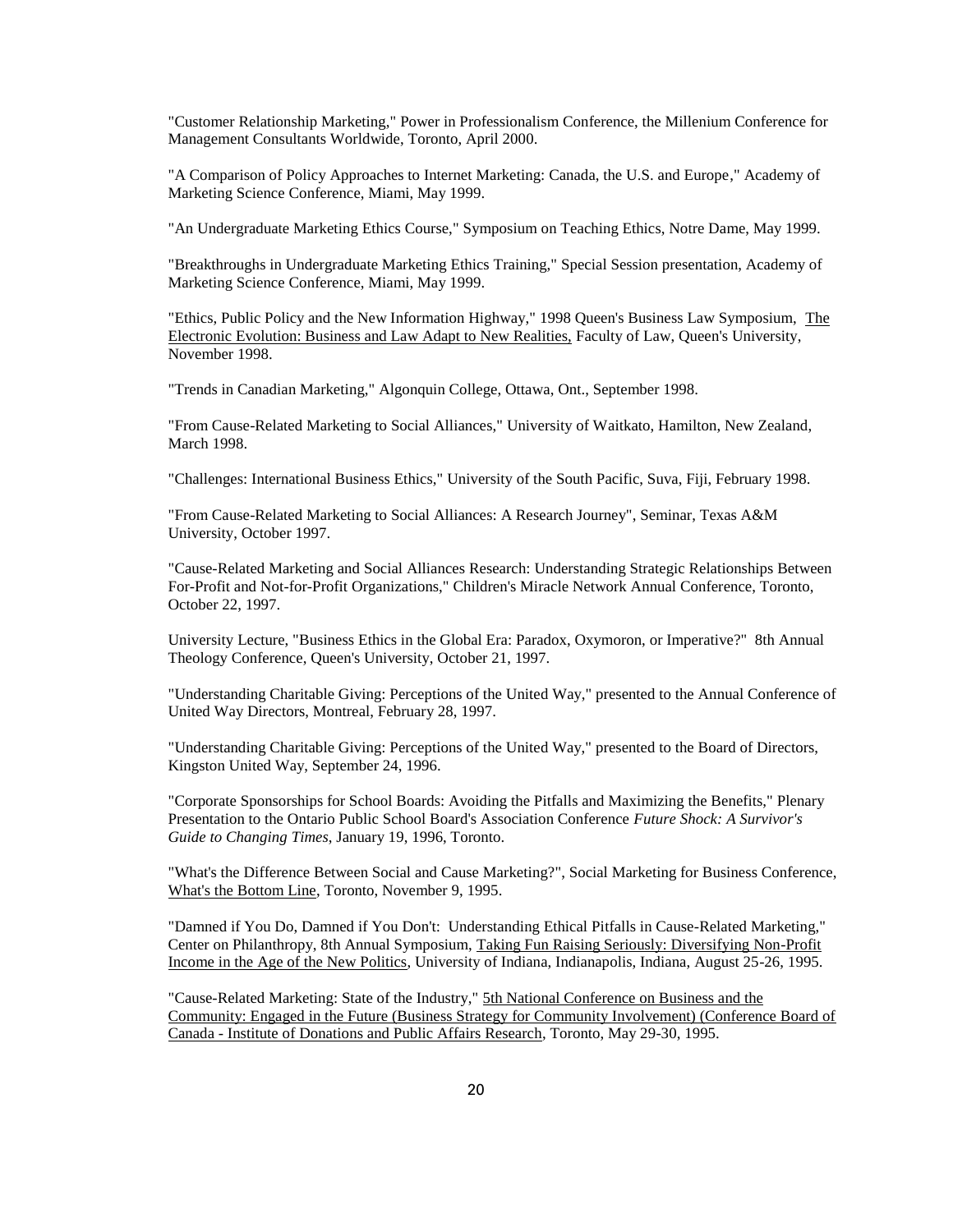"Do Organizational Factors Influence Ethical Behavior?" York University, Toronto, December 1994.

"International Business Ethics", Centre for Business Ethics, Toronto, December 1994.

"International Marketing - Special Course for Senior Managers," People's Republic of China, sponsored by APEC, October 10-14, 1994, Shanghai.

"Strategic Alliances for Competitive Advantage," with P.R. Varadarajan, Plenary Session, East Asia Joint Venture Conference, De Paul University, Chicago, December 1993.

"International Strategic Alliances: Responses to Market Complexity," Industrie Kontakttseminar, Universitat Kaiserslautern, July 1992.

"Walking the Thin White Line: Role Stress and Ethics in Organizations," Society of Applied Socio-Economics Annual Conference, Irving, CA, March 1992.

"A Role Conflict Model of Ethical-Decision-Making Behavior," Queen's University's School of Business Marketing Seminar Series, January 1992.

"The Importance of Ethical Training for Professional Accountants," Association of Professional Accountants, Kingston, April 1991.

"Ethics and Modern Banking," Presentation to the Canadian Association of Bankers, Kingston, October 1991.

"Factors Influencing Marketing Research Ethics," General Motors Corporation, Detroit, Nov. 1991.

"A Role Stress Model of Salespersons' Ethics", Annual Meeting of the Academy of Marketing Science, New Orleans, April 1990.

## **ACADEMIC SERVICE**

#### **Editorial Positions**

Editor, Legends of Strategic Marketing: Rajan Varadarajan, Vol. 4, Sage: February 2018 Co-Editor, Journal of Historical Research in Marketing, 2007 – 2017 Book Review Section Editor, Journal of the Academy of Marketing Sciences (2001-2005) Co-Editor, Proceedings, 9<sup>th</sup> Marketing History Conference Co-Editor, Special Edition, Journal of Business Ethics, Spring 1999. Co-Editor, Proceedings, 8th Marketing History Conference

### **Administrative Positions**

Vice President, Education Special Interest Group, American Marketing Association, 2008 to 2009 Vice President for Membership, International 2002 – 2004, Academy of Marketing Science Officer and Board of Governors (elected by membership).

### **Grant Adjudicator**

SSHRC Insight Grants, Ottawa, March 2012

#### **Advisory Board and Reviewer Positions**

Review Board, Management Communications Quarterly, 2012 – Advisory Board, Journal for Advancement of Marketing Education, 2011 to present. Review Board, Journal of the Academy of Marketing Science, 1994 to present. Review Board, Journal of Non-Profit and Public Sector Marketing, 2000 to present.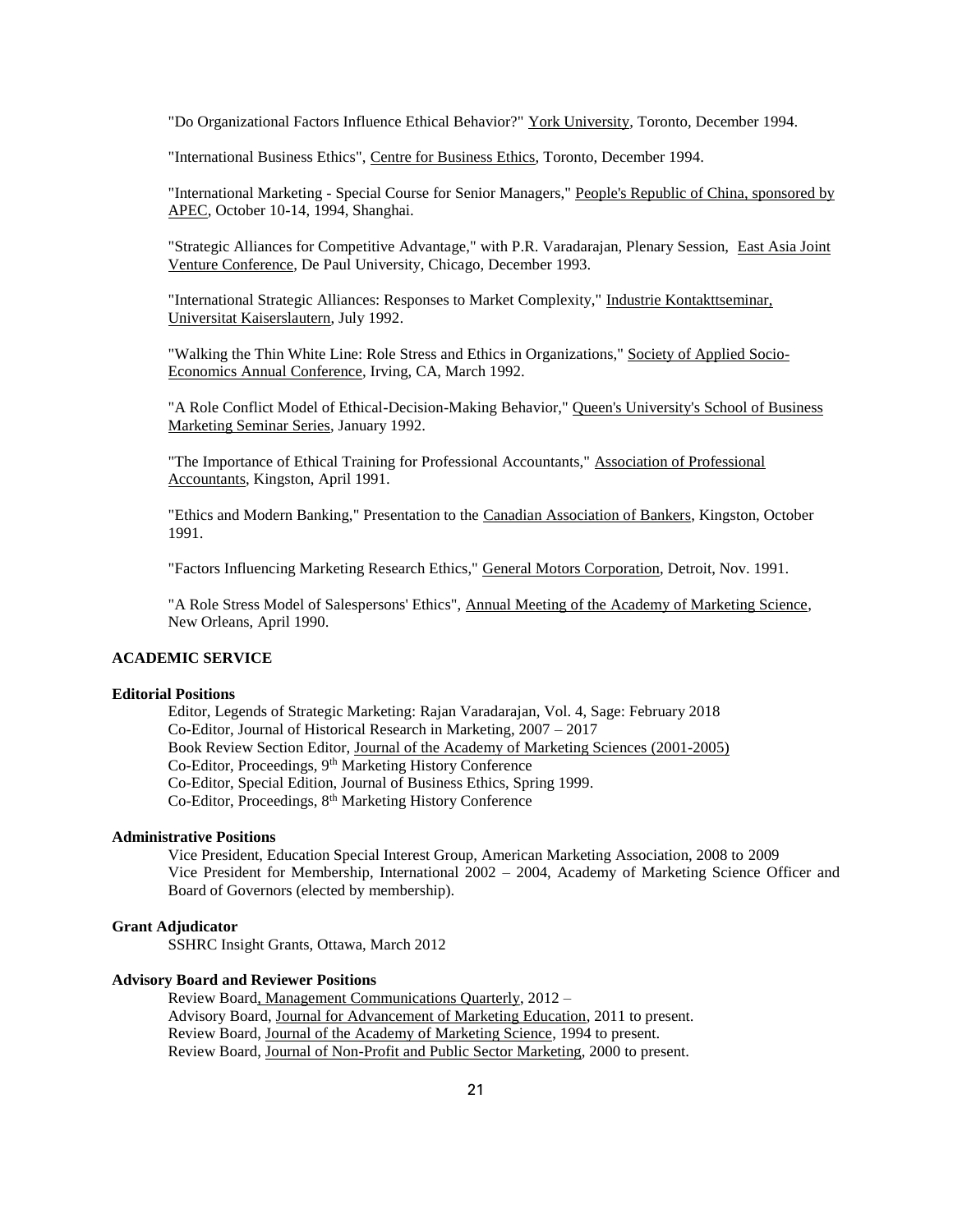- Review Board, European Management Review: 2005 to present.
- Review Board, Journal of Macromarketing, 1999 to 2005.
- Review Board, International Journal of Business and Emerging Markets, 2008 to present.
- Reviewer, California Management Review: 2005 to present.
- Reviewer, Journal of Marketing, 1995 to present.
- Reviewer, Journal of Business Ethics, 1994 to present.
- Reviewer, Reviewer, Journal of International Marketing, 1998 to 2002.
- Reviewer, Journal of Technological Studies, 1994
- Reviewer, SSHRC Grant Proposals, Ethics,1993 to present.
- Review of proposed international marketing text Global Marketing, M. Kotabe and K. Helsen, New York: Wiley Inc., February 1995.
- Review, Principles of Marketing, T. Kinnear, K. Bernhardt, K. Krentler, 4th Edition, Chapter 1, Canadian Edition, New York: Harper Collins, January 1994.
- Review of Marketing: Concepts and Strategies, 8th Edition, Wm. Pride and O.C. Ferrell, Boston: Houghton Mifflin, December 1993.
- Review of Ethics in Decision Making, J. R. Glenn Jr., New York: John Wiley & Sons, 1992.

### **Professional Service**

External Reviewer, Program or School (assessing Academic Quality)

- MBA Program, Guelph University School of Business, May 2018.
- College of Continuing Education, Chair of Senate Review Committee, Spring 2017
- Simon Fraser University, Beedie School, AACSB Accrediation Review and Recommendation, December, 2015
- McMaster University, Quality Assessment for Ontario gov't for proposed EMBA program in Analytics, 2015
- McMaster University, Joyce School of Business, 2012
- University of Northern British Columbia, School of Business, Committee Chair, \may 2014
- University of Lethbridge, Marketing Program, 2013
- MBA Program Review, DeGroote School of Business, McMaster University, April 2012
- Faculty of Management, University of Toronto (Scarborough) 2010
- MBA Program Initiation review, University of Ontario Institute of Technology, May 2009
- Undergraduate Business Program, Yorkville University, Fredericton, 2008

External Reviewer Tenure and Promotion Decisions, Other Universities:

- John Peloza, Simon Fraser University, 2011
- Matt Thomson, Ivey School of Business, 2011
- Yannik St. James, HEC, 2010
- Louise Ripley, Schulich School of Business, 2010

External Examiner, PhD Thesis

- Ken Atere, Athabasca University, 2018
- Oz Morali, Ryerson University, 2013
- Joyce Shang, Simon Fraser University 2013
- Todd Green, Simon Fraser University 2012
- Kunal Gupta, McGill, 2009
- John Peloza, University of Calgary, 2006

Graduate Student Research Supervision

- Lyle Wetsch, MSc
- Maureen Bourassa, MSc and PhD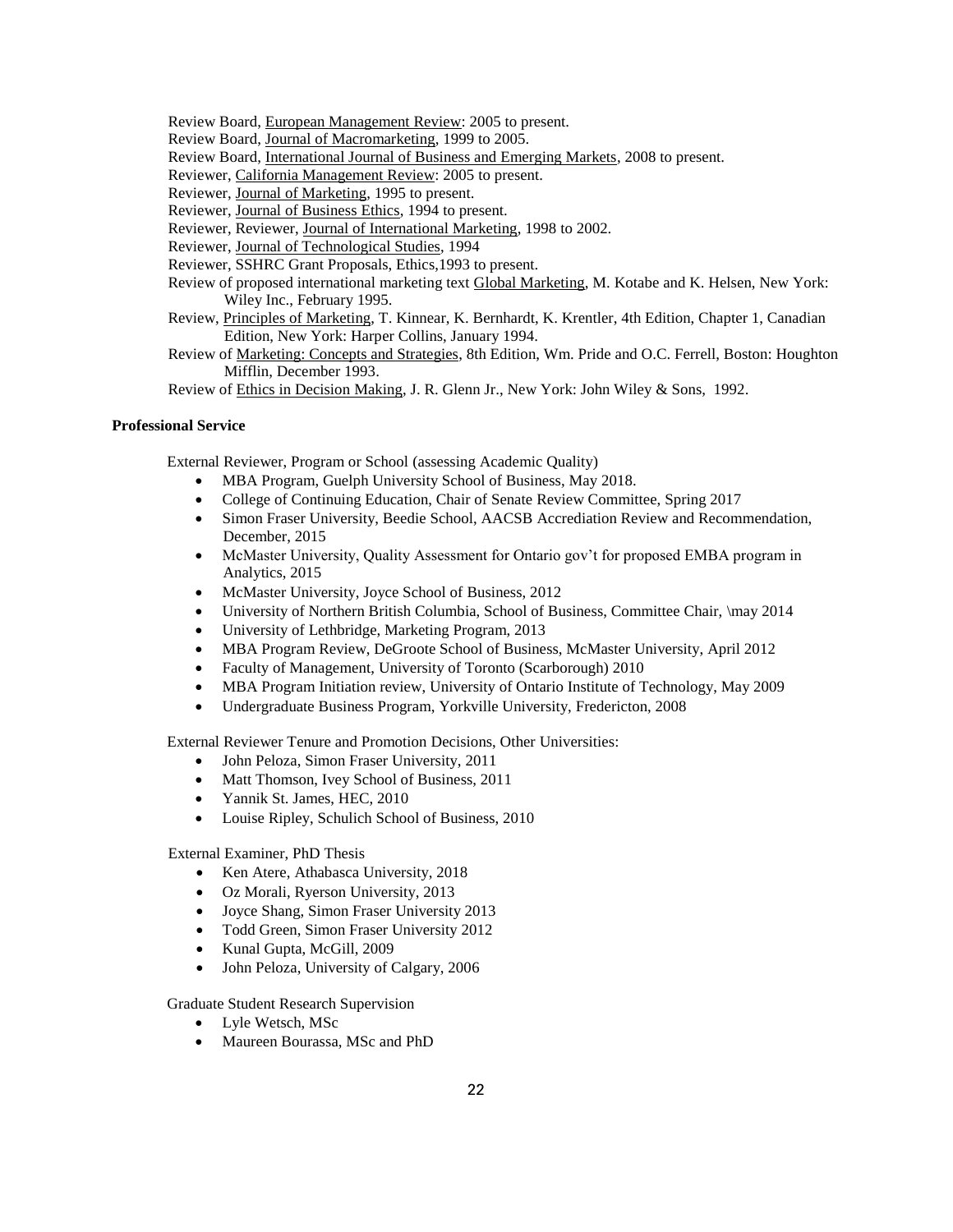- Lindsay MacShane, MSc
- Terrence Beckman, PhD (Chair for part of work, then committee member after leaving Queen's)
- 30+ MBA Research projects and directed studies

#### **Track Chair Positions**

- Ethics, Corporate Social Responsibility and Sustainability Track Co-Chair, 2010 Academy of Marketing Science Conference, Seattle, May.
- Marketing and Society Track Chair, AMA Winter 2009 Educator's Conference, Tampa.
- Marketing and Environment Track Chair for the 2009 AMS World Marketing Congress, Oslo, Norway. Reviewer, Johnson Professorship, University of Manitoba (2008)
- Reviewer, Judith Madill, Tenure Application, Telfer School of Management, University of Ottawa (2008) Reviewer, Walter Wymer, Application for Promotion, University of Lethbridge (2008)
- External Examiner, Ph.D. Thesis, John Peloza, University of Calgary, January 2006.
- External Examiner, MSc Thesis, Xin (Sheena)Chen, Faculty of Management, University of Lethbridge, September 2005.
- Member, Committee to Draft a National E-Commerce Research Agenda, 1999 to 2000.
- Track Co-Chair, Public Policy and Social Marketing, AMA Winter Educators' Conference 2001, Scottsdale, Arizona, with Linda Ferrell.
- Track Chair, "Macro Marketing and Public Policy," The Academy of Marketing Science Annual Conference, May 1999, Coral Gables, FL.
- Conference Chair, "1998 Ethical and Societal Issues Conference," AMA Marketing Exchange Colloquium, Vienna, Austria, July 1998.
- Track Chair, "Relationship Marketing and Strategic Alliances," The 1997 Academy of Marketing Science Annual Conference, May 1997, Coral Gables, FL.
- Conference Co-Chair, 8th Marketing History Conference, with Brian Jones, Queen's University, May 1997.
- Track Co-Chair, Modelling and Theory, with S. Arnold, AMA Winter Educators' Conference, February 1997, St. Petersburg, FL.
- Co-Chair, "Gender Issues in Research, Service and Teaching," with Ruth Wilson, Queen's University, November 1994, supported by Principals Research Fund.

### **Board Directorships**

Board Member, SHAD International Inc., 2014 – Present Executive Board Member, Concerned Children's Advertisers 2008 – 2016 Canadian Chamber of Commerce, Member National Board, 2012 – Present Heart and Stroke Foundation, Nova Scotia, Board Member, 2012 – 2014 Network of Business Sustainability, Member since 2004; Advisory Board Member, 2012 – 2015 Global Responsible Leadership Initiative, Board of Directors, Member, 2006-2009; 2013 -- Present Canadian Institute of Chartered Accountants, Special Committee on Sustainability, 2012-2014

Board of Directors, Bioniche Life Sciences (2003-2013)

Member, Board of Trustees, Queen's University, June 2008 to 2011

#### **University Service**

Co-Chair, E-Commerce Research Program, Queen's School of Business Member, General Ethics Research Board, Queen's University Member, Queen's University Faculty Association (School of Business Union Rep) Member, Cross Faculty Teaching Forum, Queen's University Member, Undergraduate Progress Committee, School of Business Co-Chair, Research Ethics Committee, School of Business Member, Sesquicentennial Speaker Series, School of Business

### **Professional, Community and Other Service**